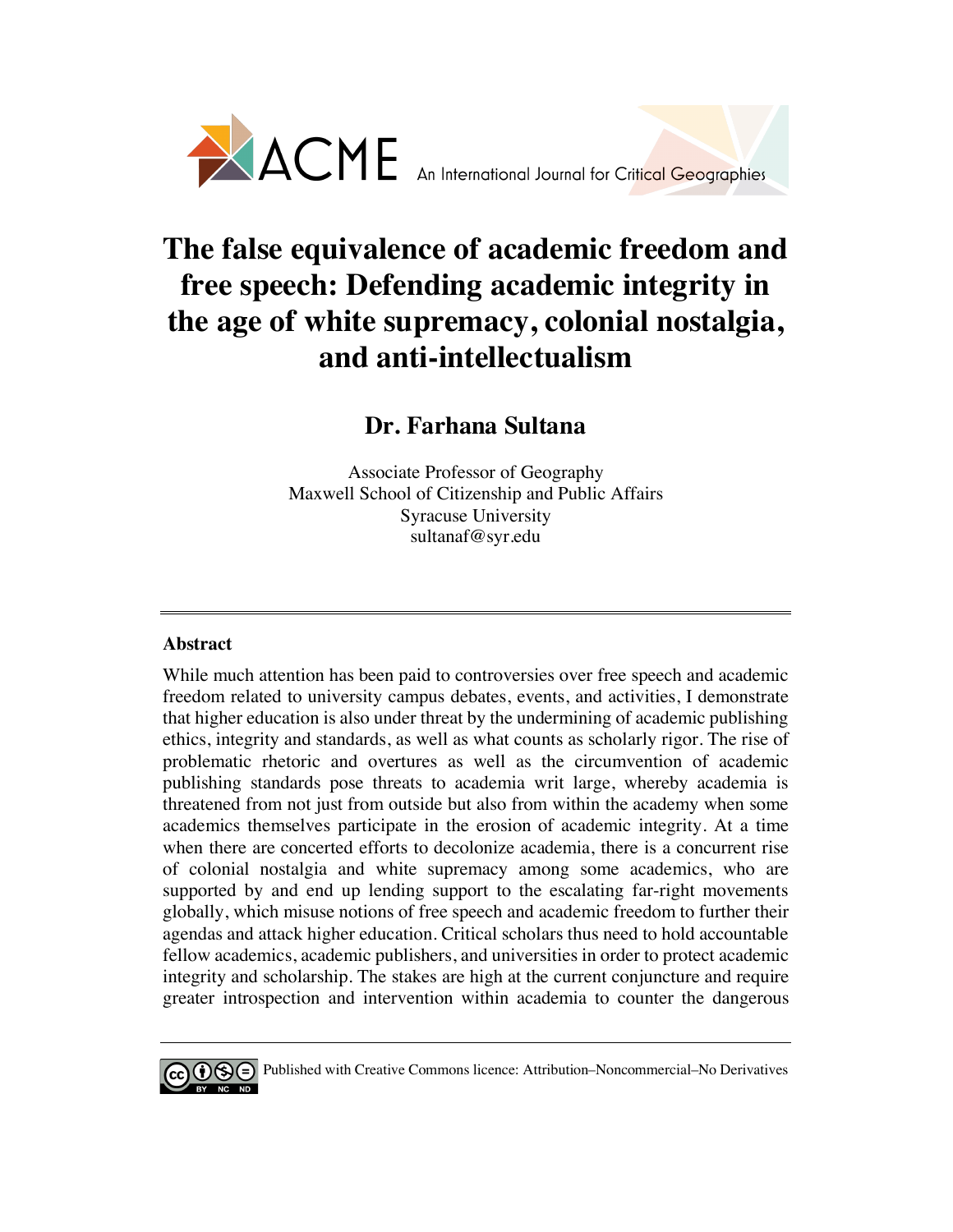trends of anti-intellectualism, corporatized academia, white supremacy, and colonial violence.

#### **Keywords**

Academic freedom; free speech; academic integrity; publishing ethics; colonial nostalgia

#### **Introduction**

There is a cult of ignorance in the United States, and there always has been. The strain of anti-intellectualism has been a constant thread winding its way through our political and cultural life, nurtured by the false notion that democracy means that "my ignorance is just as good as your knowledge." (Isaac Asimov, 1980)

Free speech and academic freedom have been intensely debated and polarizing topics in and outside of academia for some time but reached a boiling point in 2017. Dozens of articles have been published by academic organizations and outlets such as the American Association of University Professors (AAUP), *Chronicle of Higher Education*, *Inside Higher Ed*, and *Times Higher Education*. Discussions have also been held across innumerable blogs, discussion forums, social media, and college campuses, especially in the US, Canada, UK and Europe. Increased media coverage has brought the issues to greater public attention. For example, an article in the *Huffington Post* in 2017 was titled "The Alt-Right Does Not Defend Free Speech. It Threatens It." Similarly, numerous other media outlets have covered the ongoing battles over free speech on university campuses. A January 2018 news report in the *Washington Post* was titled "Hate groups make unprecedented push to recruit on college campuses." The AAUP released several statements and investigated cases of faculty under attack as well as the overall threat to academic freedom (AAUP 2017a, 2017b). These are the current realities in higher education, especially in the US. They point to rising conflicts whereby academic institutions and the pursuit of knowledge generally are increasingly under attack. Academics are threatened for critiquing not only the rise of the far-right or for doing rigorous scholarship but also for defending academic integrity and procedures. These political battles often pitch ideologues against critical academic scholars.

While much attention has been paid to campus debates, events, and activities, it should be noted that higher education is also under threat by the undermining of academic publishing ethics, integrity and standards, as well as what counts as scholarly rigor. In what follows, I discuss how the rise of both problematic rhetoric and overtures as well as the circumvention of academic publishing standards pose threats to academia writ large, whereby academia is threatened from not just from outside but also from within the academy. These additional threats have arisen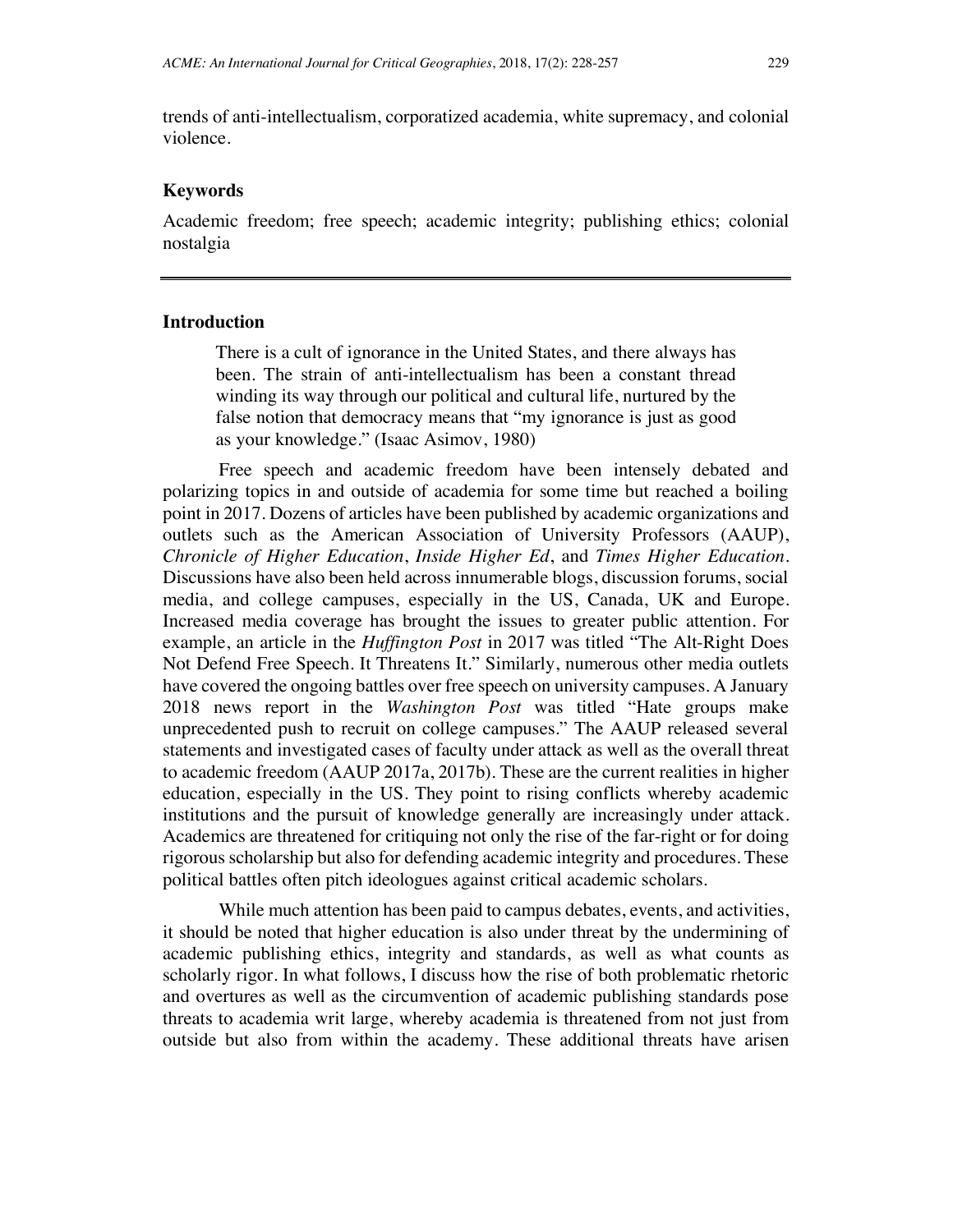because there are increasing attempts to provide a 'scholarly' veneer to what are otherwise hateful ideologies. I demonstrate why academics need to hold accountable fellow academics, academic publishers, and universities in order to protect academic integrity and scholarship. I also show how the notion of free speech is misused to silence the pursuit of scholarly rigor and critical engagement, why the stakes are so high at the current conjuncture, and where greater introspection and intervention are needed within academia to counter the dangerous trends. At a time when there are concerted efforts to decolonize academia from its colonial roots and legacies, especially in the western hemisphere and settler colonial states, there is a concurrent rise of colonial nostalgia and white supremacy among some academics, who are supported by and end up lending support to the escalating far-right movements globally. Both groups misuse notions of free speech and academic freedom to further their agendas. To critically engage with these issues, I draw from experiences and insights of two recent cases: a publication titled 'A Case for Colonialism' in the journal *Third World Quarterly* and the 'Ethics and Empire' project at Oxford University.

#### **Free Speech versus Academic Freedom**

We must first understand the content of and the difference between free speech and academic freedom, as these terms are frequently misunderstood, misused, and conflated. In the US, freedom of speech is protected under the First Amendment to the US Constitution; in other democratic countries free speech is guaranteed under the law. At a fundamental level this means that the state will not punish its citizens for voicing their opinions and expressions. However, it does not mean that free speech cannot be challenged or criticized, as all speech is open to debate and is not free from rebuttals or consequences. Invocations to free speech does not protect one from critique. We do not have to accept nonsensical, prejudiced, biased, or violent speech just because it is protected under freedom of speech. Free speech protected by law does not mean that all speech is accurate or defensible, as the content and context of speech matter. Those hiding under the guise of free speech often cry foul if any criticism is made of the content or consequence of their speech, clamoring that it is censorship, thereby trying to shut down any critique. However, Manne and Stanley (2015) correctly point out that "censure is not the same thing as censorship; indeed, it could not be. The right not to be censored by the government extends to the right to censure — that is, morally condemn — the speech acts of other people." Indeed, not all ideas, opinions, or speech are accurate or worthy of our attention, and many require resistance and dissent as well as outright condemnation.

However, the notion of free speech is increasingly being abused by many to silence people, especially minorities and marginalized groups, most glaringly in the US where free speech is a politicized topic of national debate. Poignantly, Manne and Stanley (2015) argue that: "The notion of freedom of speech is being co-opted by dominant social groups, distorted to serve their interests, and used to silence those who are oppressed and marginalized." Likewise, Hofmann-Kuroda and de Martelly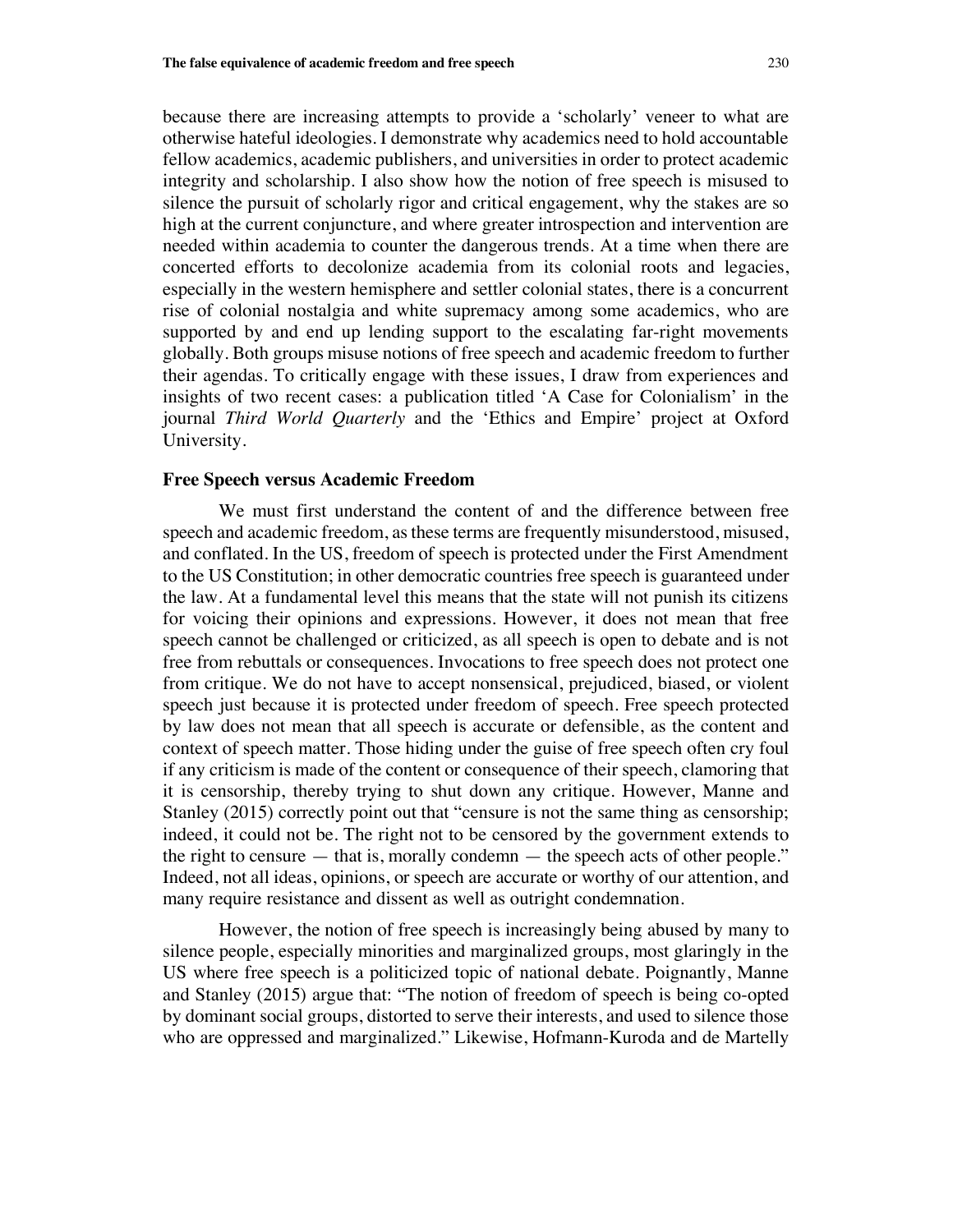(2017) argue that "by failing to address the material conditions and uneven distributions of power that structure people's access to rights and protections, appeals to free speech rights have historically been used not to encourage the sharing of diverse ideas, but as a means of expanding the growth of often violent right-wing movements." Free speech debates have resulted in ad hominem attacks against both

Thus, the rules of free speech do not seem to apply evenly to all in practice, but rather mostly for those in power. Free speech rhetoric is frequently misused by those who would shut down the right to free speech by variously positioned Others and those who work on anti-racism, anti-fascism, anti-colonialism, feminism, and social justice advocacy. As Figueroa and David Palumbo-Liu (2017) eloquently argue, "the political and media frenzy over free speech is actually not about free speech at all but rather the free speech of racists over everyone else." Social justice movements are being attacked by those who benefit from injustice and inequities by claiming that their right to silence others is more important than the right to free speech by minorities. Those who criticize structural inequities, institutionalized racism, systemic oppression, or other imbalances in power relations are often silenced and threatened. As many scholars and organizations like the AAUP have pointed out, this 'free speech' rhetoric is a red herring, deflection tactic, and a disingenuous maneuver. It's never about free speech per se, but the right of might.<sup>1</sup>

minorities and progressives to shut down their right to free speech, and this is a common tactic increasingly used by white supremacists and ethno-nationalists.

In recent years, free speech has been co-opted by far-right groups in liberal democracies such as the US, Canada, UK and Europe to promote hate speech whereby hate speech and calls to violence are being promoted, whether directly or covertly, under the guise of free speech. This is generally known as the 'weaponization of free speech' whereby the far-right uses the rhetoric of free speech to attack people and promote hate speech (Scott 2018; Picazo 2017). Under the protection of free speech, racialized ideologies and harassment are perpetuated. Often these speech acts of hate, harassment, abuse, and threats happen on university campuses but are increasingly happening online, especially via social media and online media outlets. Cyber-racism has become a considerable problem since there is a massive outrage machine targeted at people who address issues of white

<sup>1</sup> Indeed, renowned academic Judith Butler (2017) recently argued for curtailing free speech when it is hate speech on university campuses in the US. Points of view that don't meet minimum benchmarks of academic rigor really have no place in academia, and thus should not be given resources in academic settings, but universities have become the sites of the contestations over what counts as free speech and who has the right to speak. Butler says the following: "If free speech does take precedence over every other constitutional principle and every other community principle, then perhaps we should no longer claim to be weighing or balancing competing principles or values. We should perhaps frankly admit that we have agreed in advance to have our community sundered, racial and sexual minorities demeaned, the dignity of trans people denied, that we are, in effect, willing to be wrecked by this principle of free speech, considered more important than any other value."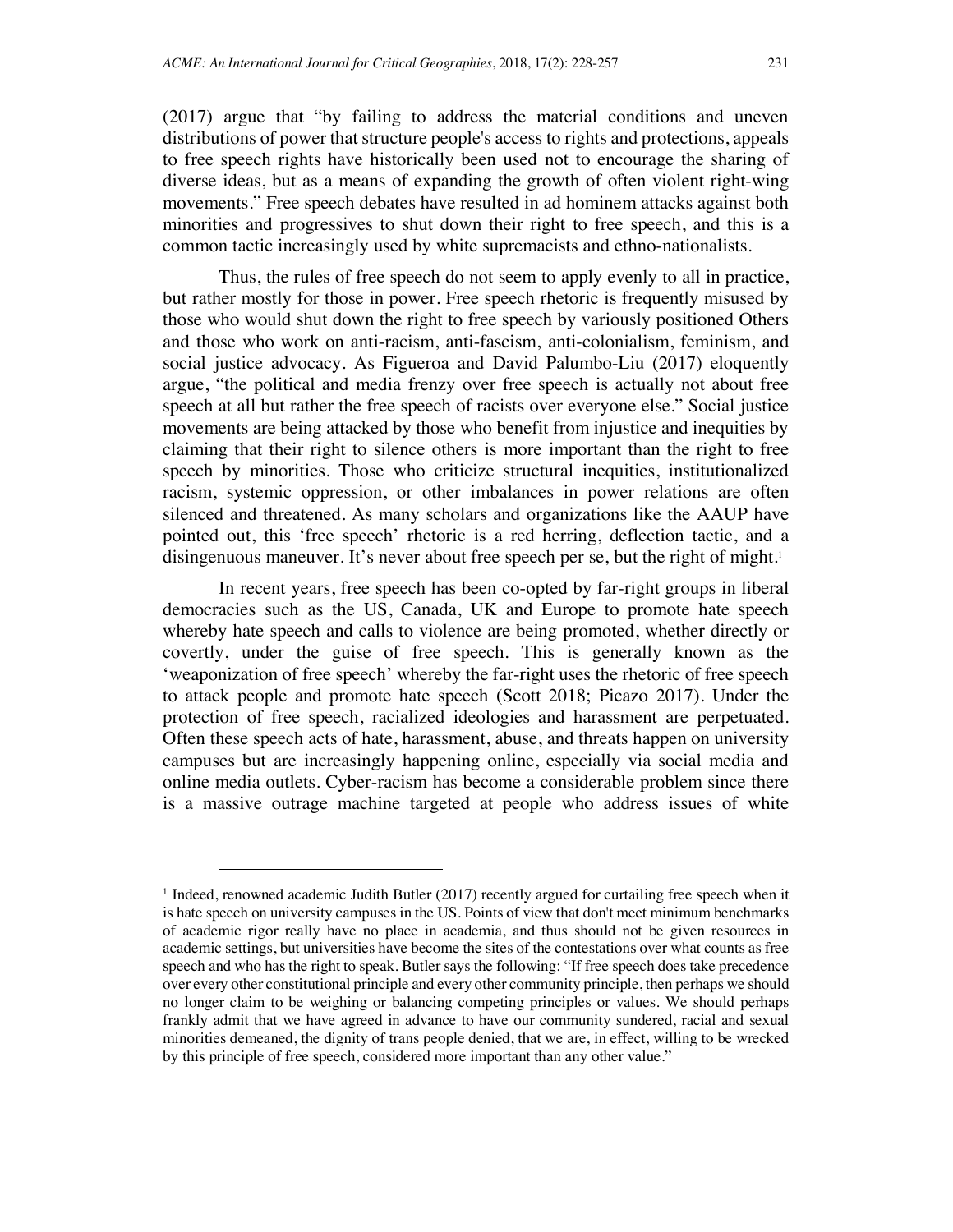supremacy or racial violence (Daniels 2009). Online and digital harassment have thus become pervasive in recent years.<sup>2</sup>

However, inciting violence, calling for harm/harassment, or active discrimination of people or groups violates the rights of others to enact their lives and is actually not protected under free speech. As Siegel (2017) aptly points out: "Arguing about the free speech rights of Nazis, fascists, and KKK members is a trap. The issue is not speech, it is violence. The fascists do not want to argue with us, they want to kill us." He goes on to point out that in 1969 "the US Supreme Court ruled in *Brandenburg v. Ohio* that there is no free speech right to advocate violence when there is a likelihood that violence will actually occur." Yet hate speech is increasingly being promoted under the rhetoric of free speech on university campuses, in academic publishing, in the media, and in politics. Hate speech is punishable by law in many countries but remains controversial in the US. Progressive academics in the US are thus increasingly threatened by those who willfully misrepresent what they have said or written, often causing greater signal boost to the right-wing outrage machine which then attacks faculty and institutions (Quintana and Brock 2017).<sup>3</sup>

This brings us to academic freedom. As Scott (2018) points out: "Free speech makes no distinction about quality; academic freedom does." This distinction is critically important. Academic freedom enables free speech that is both informed and with reasoned argument to take place, as it is intellectually-driven and knowledge-based. Academic freedom is different from free speech in that it is founded on the principles of scholarly rigor, which involves engaging with theories and methodologies, and demonstrating competency of ideas that have been debated. Academic freedom is not about spreading random ideas or opinions but about the pursuit of truth, the construction and dissemination of knowledge that is clearly grounded in academic scholarship, and which meets a basic level of intellectual rigor. Knowledge, democracy, and the common good are only safeguarded and promoted when we have academic freedom and advancement of critical thinking, systematic inquiry, and rigorous education (Scott 2018). This is in contrast to growing problems of the promotion of anti-intellectualism and the cult of ignorance, especially in the US (Asimov 1980), where there is a refusal to accept that not all ideas are evidencebased or grounded in reality and that opinions are often ill-informed or outright wrong and immoral. There is often no distinction made between knowledge-based or intellectual arguments (which are protected under academic freedom) with the often-ill-informed or biased opinions of those who clamor for free speech to carry

<sup>&</sup>lt;sup>2</sup> The regulation of what counts as 'free speech' has become key for some online, especially those who focus on enabling the voice of the already-powerful at the expense of the marginalized, often driven by a white supremacist logic. The hypocrisy of silencing the free speech of Others online is quite notable.

<sup>&</sup>lt;sup>3</sup> It is worthwhile noting that the far-right outrage machine is well-organized and well-funded in the US, with numerous websites, news outlets/papers, blogs, television and radio shows, think tanks, and other mechanisms. On the contrary, there is no similarly organized or funded 'left' in the US.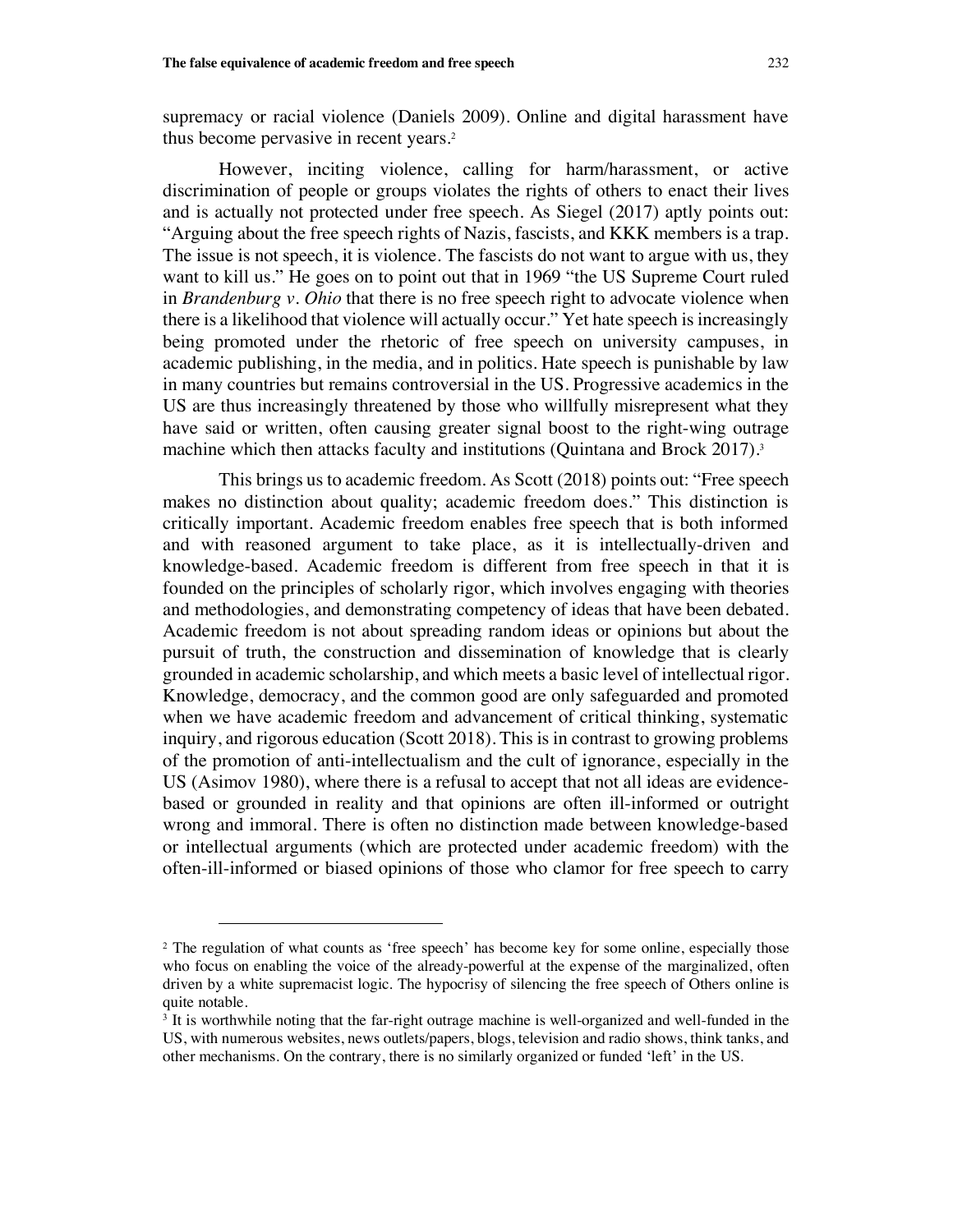the same weight as academic freedom. This false equivalence is a crisis currently facing universities and academia at the moment, where all opinions are seen as equivalent when they are evidently not.<sup>4</sup>

While free speech enables academic freedom to flourish, it can also be misused to erode and attack academic freedom. The ongoing assaults to academic freedom, as Scott (2018) rightly points out, is an assault on intellectual rigor, scholarly inquiry, and critical thinking and analysis. She makes the following important point:

These days the Right's reference to free speech sweeps away the guarantees of academic freedom, dismissing as so many violations of the constitution the thoughtful, critical articulation of ideas, the demonstration of proof based on rigorous examination of evidence, the distinction between true and false, between careful and sloppy work, the exercise of reasoned judgment. Their free speech means the right to one's opinion, however unfounded, however ungrounded, and it extends to every venue, every institution.

Indeed, the weaponization of free speech has resulted in attacks on academic freedom, shutting down academic inquiry, the flourishing of ideas, and rigorous debate, in order to promote suppressive and McCarthyesque ideologies that reproduce discrimination and difference, especially along gender, race, class, religious, and ethnic lines. <sup>5</sup> Anti-intellectualism that has been simmering in the US for some time facilitates such overtures. Intellectuals and critical thinkers can challenge the status quo, confront injustices with evidence and research, deconstruct facile arguments, or challenge white supremacy, all by using knowledge and scholarship, under the protections of academic freedom. Yet academic freedom is now under assault by those who fear knowledge production and dissemination, which would result in having an educated citizenry that is able to understand democracy and rights (Scott 2018). The ability to ask questions is foundational to democracies, yet this is exactly what the far-right fears as they would rather rule through decree, racist ideologies, and the support of the outrage machine (Wilson 2018). Such tactics enable few to keep power while the majority are controlled

<sup>4</sup> Racist, sexist, and homophobic ideologies are increasingly being disguised in 'free speech' diatribes, often by white supremacists and racists inside and outside academic settings (Cooper 2017). These trends pose threats not only to individuals and groups, but also to what is taught, written, or debated in academia itself. Critical thinking is the antidote to hate speech masquerading as free speech. Expertise matters, yet experts and intellectuals are increasingly disparaged by anti-intellectuals in their pursuit to delegitimize knowledge production, acquisition, and dissemination. The proliferation of anti-intellectualism, specifically in the US, Canada, UK, Europe, has resulted in the politicization of speech and exploitative situations where discriminatory opinions are incorrectly given the same weight as scholarly knowledge. As Clover (2017) says, this is a great 'unknowing' that is being actively promoted by some.

<sup>5</sup> Intersectionalities of multiple differences result in compounded oppression for many (e.g. racialized sexism affects women of color; Islamophobic racism affects Muslims of color; etc.)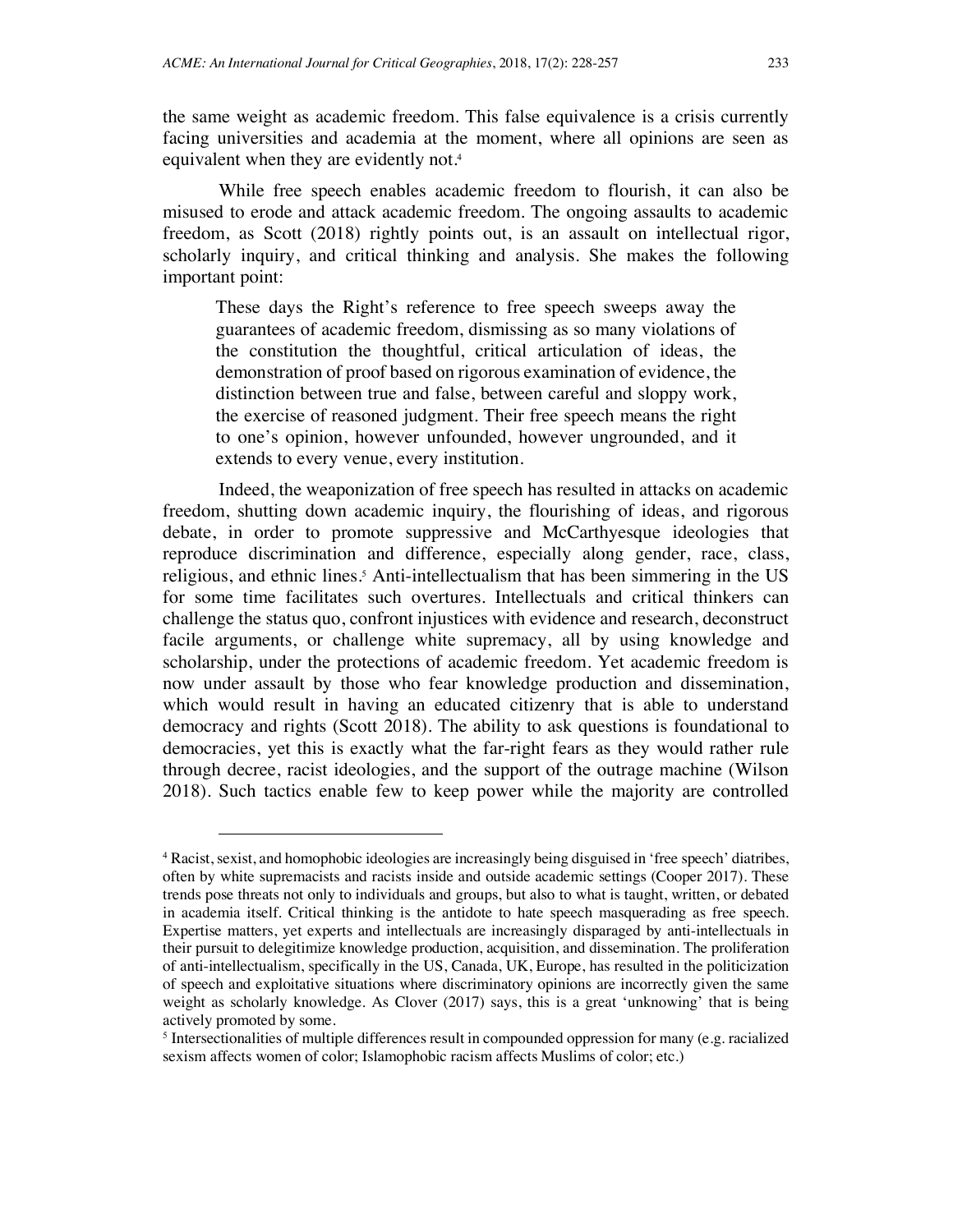through ideological hegemonies and virtue signaling. This is why invocation to free speech has become the dog whistle to dismantle academic freedom, scholarly rigor, and higher education, especially in the US.

These kinds of discriminatory mentalities and practices end up reinforcing racism, sexism, misogyny, and other oppressions both in society and inside academia (West 2017). For instance, women who fight patriarchy openly, who challenge hegemony, or ask questions about power relations, are seen as trouble-makers and become open to attack. Or, as renowned scholar Sara Ahmed (2017) says, "feminists are killjoys." Women of color who bear the double burden of intersections of sexism and racism are further disadvantaged. Yet, in the face of discrimination, bias, and oppression, these oft-silenced and marginalized voices should be listened to more as they challenge dominant narratives that reproduce the very forms of discrimination and marginalization that exist in multiple forms in society. Feminist theorists, critical race theorists, postcolonial theorists, anarchist theorists, and those committed to social justice all challenge the dominant status quo in different ways, which is why the dominant group is resorting to using 'free speech' as a baton to attack and vilify them.<sup>6</sup> Ironically, the equal right to free speech was a hard-won battle by oppressed groups in the past (such as abolitionist groups, labor unions, civil rights movement, etc.) (Dols 2017). For those who combine free speech with social justice, free speech is not some disembodied idea but rather is often rooted in anti-racist and anti-fascist movements (Clover 2017). Academic freedom was likewise a hard-won battle to allow academics to pursue scholarly rigor (AAUP 1940).

#### **Safeguarding Academic Rigor**

l

Higher education institutions are increasingly under assault from the far-right and white nationalists who want to shut down intellectual inquiry and the debate of ideas by provoking universities with racist, sexist, Islamophobic, anti-Semitic, antiimmigrant, homophobic, and other discriminatory speeches and acts, which when protested or countered, are attacked as being anti-free speech. This situation is repeating itself across college and university campuses, while administrators largely remain unprepared to defend both academic freedom and the rights of minorities to work in environments free from harassment and harm. Furthermore, donors and advisory boards often pressure universities with conservative or non-democratic ideologies, resulting in universities violating the academic freedom as well as the right to free speech of professors and students themselves.<sup>7</sup> Such actions also enable platforming of misguided and intolerant free speech absolutists that corrode

<sup>6</sup> For instance, the moniker 'social justice warrior' or SJW is used pejoratively by those who subscribe to far-right ideologies against anyone who fights for equity and justice.

<sup>7</sup> The most well-known case of biased external influence on academic life is perhaps the case of Steven Salaita (Palumbo-Liu 2015). The current influence of the conservative billionaires Koch Brothers as well as others on US universities demonstrate growing concerns of corporate and political influence on university governance and academia more broadly.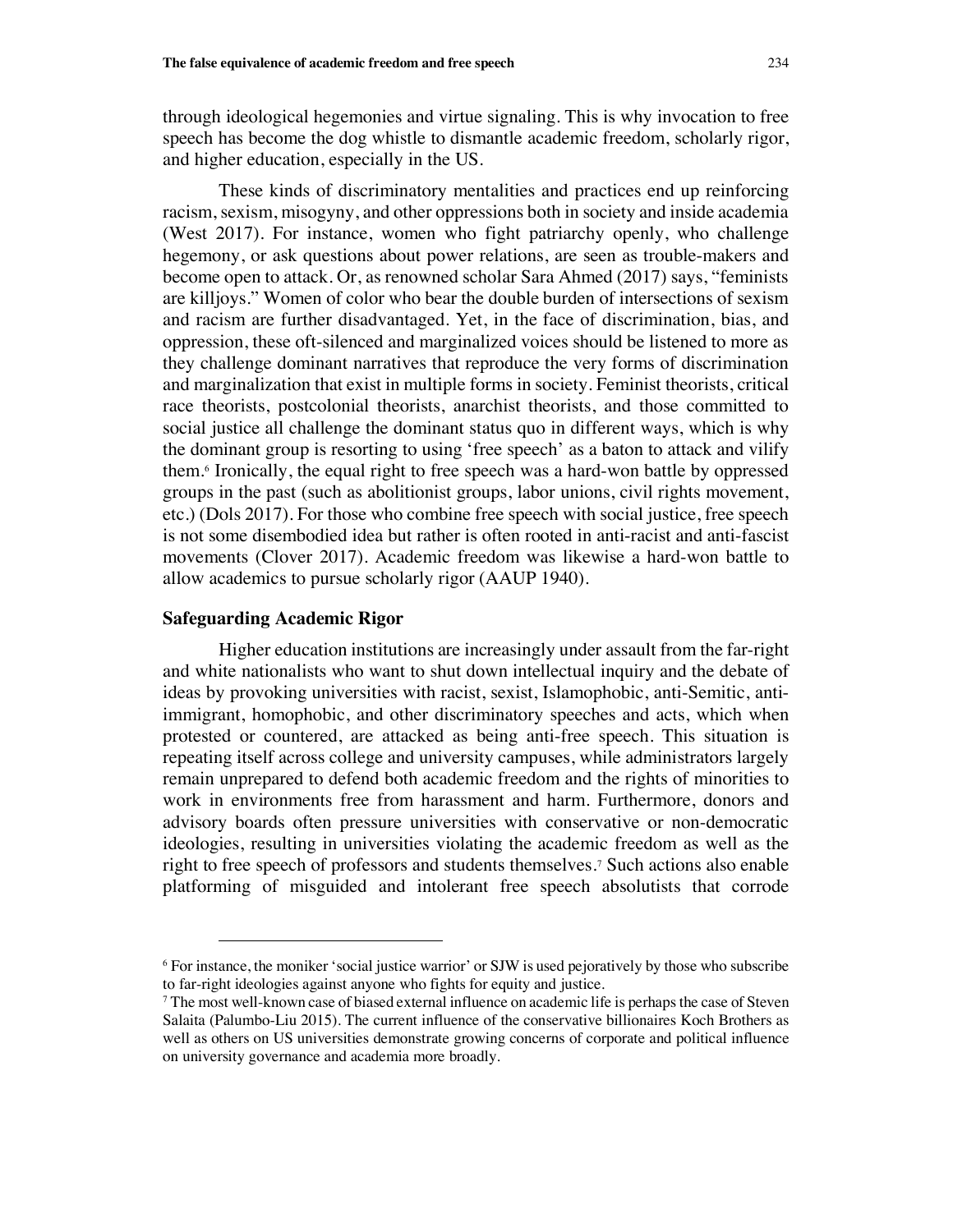academia.<sup>8</sup> By co-opting the rhetorical device of free speech, by embodying antiintellectualism, and by propagating white supremacist ideologies, those who actually don't really care about free speech of anyone but themselves are making universities and academia overall the battlegrounds of freedom and democracy itself. Universities must have better safeguards in place, carry out greater dialogue and introspection, and be more ethical in their pursuits, before allowing academic freedom to be eroded by those who do so under the guise of free speech (Quintana 2017). Worryingly, free speech absolutism is on the rise in academic settings in the US and it negates concern for equity or justice and can violate rights and ethics (Butler 2017).

What are at stake are not just academic knowledge production and dissemination, but broader issues of equality, human rights, and wellbeing. There is no equality in the 'marketplace of ideas' when some ideas are backed by intellectual and scholarly rigor while others are opinions not backed by any evidence, scholarly rigor, subjected to peer review, debated or reworked by other intellectuals. While everyone may have the right to free speech, this does not constitute academic knowledge. Scholarly knowledge is open to challenge or transformation through similar knowledge or evidence-based findings, not individualized ideologies, discriminatory opinions, or ahistorical claims.<sup>9</sup> In other words, authority of knowledge matters. For instance, if someone is a Holocaust denier, should their untruths carry the same weight in academia? Or those who believe that the earth is flat? Of course not. False narratives and claims-making need to be countered with knowledge and substantiation. As such, opinions in violation of basic standards of scholarly rigor cannot count as academic scholarship.

As famous African-American abolitionist Frederick Douglass said "Power concedes nothing without a demand. It never did and it never will." Thus, active resistance against the erosion of academia is needed, whereby academic freedom is

<sup>8</sup> Universities are often allocating resources to have such discussions for fear of violating dominant groups' notions of free speech. Such activities end up undermining not only academic freedom and scholarly pursuits, they also undermine the universities' own goals of advancing diversity, equity, and inclusivity on campuses. The alarming misuse of 'free speech' narratives by white nationalists has also attempted to define the issue away from material conditions and allocation of resources at universities, where enormous amounts of monies are spent on hosting right-wing speakers and events (e.g. recent controversies at University of California Berkeley). Thus, by playing into the hands of the alt-right, universities are actually going against their very own purported goals of diversity, equity, or inclusion values that they claim to uphold. By helping the far-right in promoting their agendas of racism, sexism, fascism, and hate, many universities contradict their own discourses and policies as well as undermine advancing academic freedom and scholarship.

<sup>&</sup>lt;sup>9</sup> I use scholarly knowledge here to mean knowledge from institutionalized disciplines (whether established or emerging) as well as indigenous knowledge and situated knowledge (Haraway 1988; Smith 2013). Furthermore, rigor here does not mean only what is formally written or institutionally taught, but scholarship and ways of knowing and being that engage with and account for various forms of knowledge production and practices, varied epistemologies and ontologies, as well as positionalities and pedagogies in systematic and rigorous ways.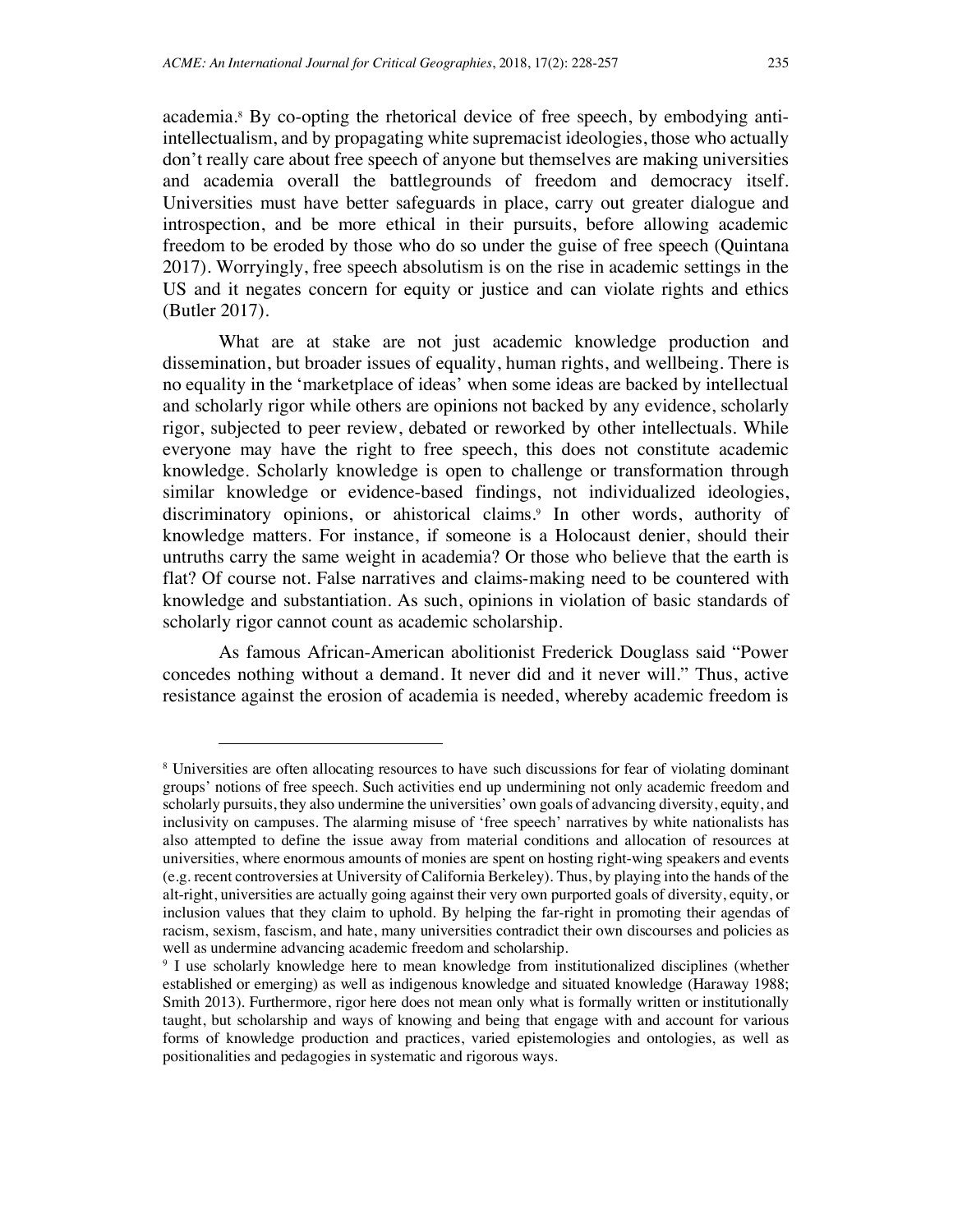promoted to counter those who would challenge and destroy the rigorous exchange of ideas and knowledge under the guise of free speech. Critical thinking, rigorous research, intellectualism, and valuing scholarly rigor are the only ways to ensure that a society does not descend further into autocracy, dictatorship, or fascism. Protecting academic freedom ensures that future free speech is grounded in knowledge, rationality, equity, and democracy, and thus needs to be defended (Scott 2018).

In the wake of these recent disturbing trends, what is particularly alarming is the rise of white supremacy, racism, colonial nostalgia and the misuse of free speech to shut down critique of such positions by those *within* academia. This undermines not only academic freedom but threatens academia more broadly as the dangers are not just from outside the academy but from within. The notion of academic freedom itself is often misused by academics and administrators at universities, and increasingly so by conservative white academics who benefit from academic freedom but use it to promote racist and colonizing ideologies, misplaced convictions, and unsubstantiated claims. There is a difference between scrupulous, meticulous, and substantiated scholarly work that is foundational to academic freedom versus those that lack academic rigor or scholarliness but are promoted under spurious claims to academic freedom. Some scholars who promote discriminatory ideologies often use their academic positions of power to promote problematic and harmful ideas.<sup>10</sup> There is thus a need to expose the ideologies and motives that undergird any claims to academic scholarship. The misuse of academic freedom by some academics have arisen in numerous instances, creating controversies across campuses, classrooms, and in academic publishing. Furthermore, free speech of minorities is routinely violated by those in power inside universities, where subaltern voices are not only silenced and struggles suppressed, but there is increasing threat to life, livelihood, and wellbeing. Thus, universities are increasingly sites of contradictions, but need to be more judiciously prepared with reasonable actions when their own constituents are under attack, whether from within or without. Those who care about academia's future need collective thinking and collaboration to move forward for more just academic spaces and futures.

However, it is not only what happens on campuses that we should be concerned with but also all the different ways that academia is currently under assault, especially when baseless ideologies are promoted by some academics in their writing and research, as well as the fallout on those who seek to counter such dangerous trends. Under the guise of free speech, malevolent and misinformed people have attacked critical academics and students, doxxed them, threatened, harassed, abused, and defamed them, all for their using scholarly knowledge and insights to challenge poor scholarship and racist ideologies by some academics who promote systemic racism and provide fodder for far-right hate groups. Academic

<sup>&</sup>lt;sup>10</sup> For instance, Jordan Peterson of University of Toronto, about whom there are numerous publications (e.g. https://www.theguardian.com/science/2018/feb/07/how-dangerous-is-jordan-bpeterson-the-rightwing-professor-who-hit-a-hornets-nest)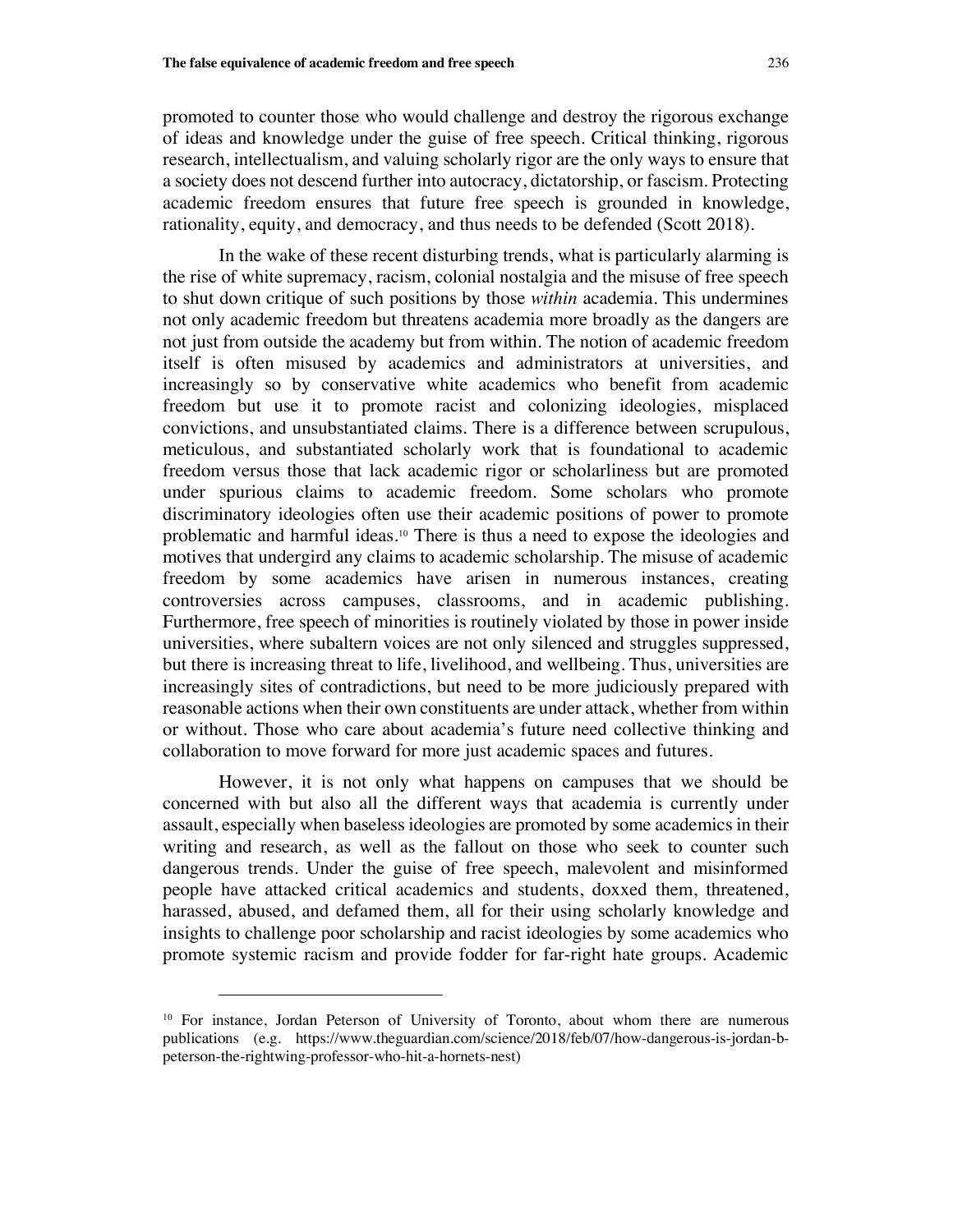playing out and this needs greater attention, as I discuss below.

# **Academic Publishing as a Battleground**

While most reports and concerns have been raised on broader issues of politically-motivated non-academics and a small minority of academics posing a threat to academic freedom and free speech, there is a dearth of focus on how this is also happening in academic publishing and in the work by some academics themselves through their writing and projects. There is an expectation that all academic publications benefit from thorough research, from a critical review by a group of peers who are also experts in the field through the peer-review process, that each publication engages with existing scholarship in its field in meaningful and adequate ways, and that it has followed established epistemologies and methodologies of its field of analysis. This is generally what happens and is the bedrock of academic freedom. However, what happens when this system, which is the hallmark of academic rigor and scholarly productivity, fails to do what is precisely set up to do? My encounter with the academic freedom versus free speech debates took place quite unexpectedly in September 2017 on exactly such issues, when I made a public plea to an academic journal and its publisher to uphold academic publishing standards, integrity, and ethics.

A controversial piece titled 'A Case for Colonialism' was published in early September 2017 by the *Third World Quarterly (TWQ)*, a well-respected journal of postcolonial development studies. The piece advocated the recolonization of the socalled Third World (or global South) by European countries and argued that the benefits of colonization outweighed the costs, making the discredited and incendiary claim that European colonialism was generally beneficial for the colonized, without addressing the centuries of atrocities and brutalities of colonialism (such as slavery, genocide, etc.). The piece immediately drew global condemnation from scholars, students, journalists, and citizens. Many scholars and experts on the topic of colonialism and imperialism found that the piece downplayed or overlooked colonialism's legacies, cherry-picked data, was full of historical inaccuracies and misrepresentations, poorly researched, and distorted truths. It lacked in scholarly rigor, did not engage with the vast body of post-colonial scholarship on these topics, ignored empirical evidence, and was methodologically unsound. The benefits of European colonization have been thoroughly critiqued and debunked in a large body of interdisciplinary scholarship with which the author did not engage. There is considerable research and documentation that the negative outcomes of colonialism far outweigh any positives for those who were colonized (e.g. Labouchère, 1899; Fanon, 1952, 1963; Césaire, 1972; Rodney, 1972; Said, 1979; Blaut, 1993; Mamdani, 1996; Hochschild, 1998; Davis, 2002; Chakrabarty, 2007; Tharoor, 2017, to name just a few). The underpinnings of Eurocentric racism that drove imperialist domination consisted of rape, pillage, plunder, slavery, torture, massacres, genocide, famines, conflicts, wars, and all sorts of horrors whereby colonialism continues to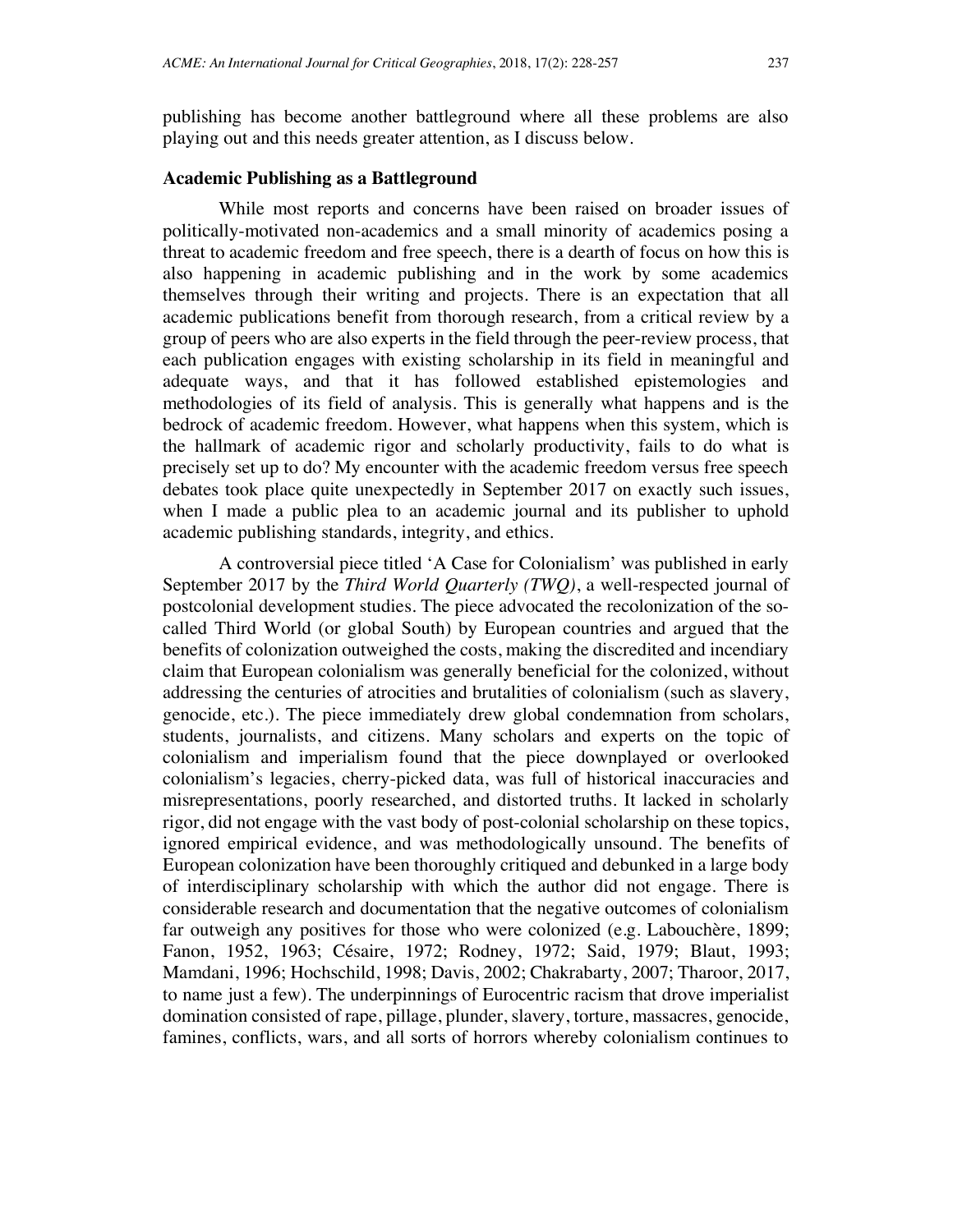l

have wide-reaching and devastating legacies to this day in the so-called Third World. The false claims that colonialism led to a host of advantages for the colonized are regularly presented by colonial apologists to intentionally obfuscate colonialism's real objectives: to subjugate others for gains of the colonizers and to justify wealth accumulation through scientific racism. The *TWQ* piece was essentially promoting imperialist racialized domination, the White Man's Burden, and colonial nostalgia under the guise of academic scholarship. It was undertaking a historical negationism that extolled the purported benefits of colonialism and called for the return of European supremacy over non-white Others through active recolonization. Such colonial nostalgia is akin to Holocaust denialism in the minds of most scholars and post-colonial citizens.<sup>11</sup>

Colonialism is a political-economic system based upon the subjugation of peoples by a colonizer, and, as such, it is widely recognized as a violation of basic human rights and fundamental freedoms. Indeed, the United Nations Resolution of 1960 states the following: "The subjection of peoples to alien subjugation, domination and exploitation constitutes a denial of fundamental human rights, is contrary to the Charter of the United Nations and is an impediment to the promotion of world peace and co-operation" (*UN Resolution 1514/XV*, United Nations 1960). Thus, to advocate for the recolonization of the Third World, as the *TWQ* piece did, is essentially to call for the violation of human rights of billions of people. It is thus not only illegal under international protocols but also morally and ethically wrong. The *TWQ* piece thus lacked both scholarly merit *and* ethical standing.

What is most relevant about this case is that the piece had failed to pass the peer review process (three out of four reviewers rejected the piece), but it was published by the editor-in-chief of *TWQ* as a 'viewpoint' piece in order to generate 'debate.' It was quickly pointed out by many scholars that a journal devoted to postcolonial scholarship was in violation of not only its own ethos but that it had failed to uphold academic publishing standards as the peer review process ensures that

<sup>&</sup>lt;sup>11</sup> As a scholar with expertise in postcolonial development studies who is originally from a former colony in the so-called 'Third World', I agreed with the many critiques of the *TWQ* piece based on both my academic knowledge and professional experience. Colonialism was never a benevolent process, but rather entirely about greed, looting, plundering, and the advancement of European hegemony. It also led to the destruction of existing democratic systems, creation of artificial boundaries, stoked tensions between groups, generated wars, and enacted brutalities such as massacres, genocide, slavery, bonded labor, and disappearances. Much of the current crises in the socalled Third World are a direct product of colonial and imperial domination and control over centuries (there is a large body of scholarship and evidence on this in development studies and related disciplines, e.g. Blaut 1993, Ferguson 1994, Escobar 1995). Indeed, some scholars argue that colonialism never really ended, but took on a different form, through development interventions, as well as through its ongoing geopolitical legacies and socio-ecological crises. Thus, the frequent invocations that colonization brought everything that is good to the developing world, from the railroads to democracy to hygiene, is incorrect. It represents racist and infantilizing tropes of peoples of the so-called Third World, and such tropes have been around for centuries. It also ignores colonialism's responsibilities for being the root cause of many current crises and problems.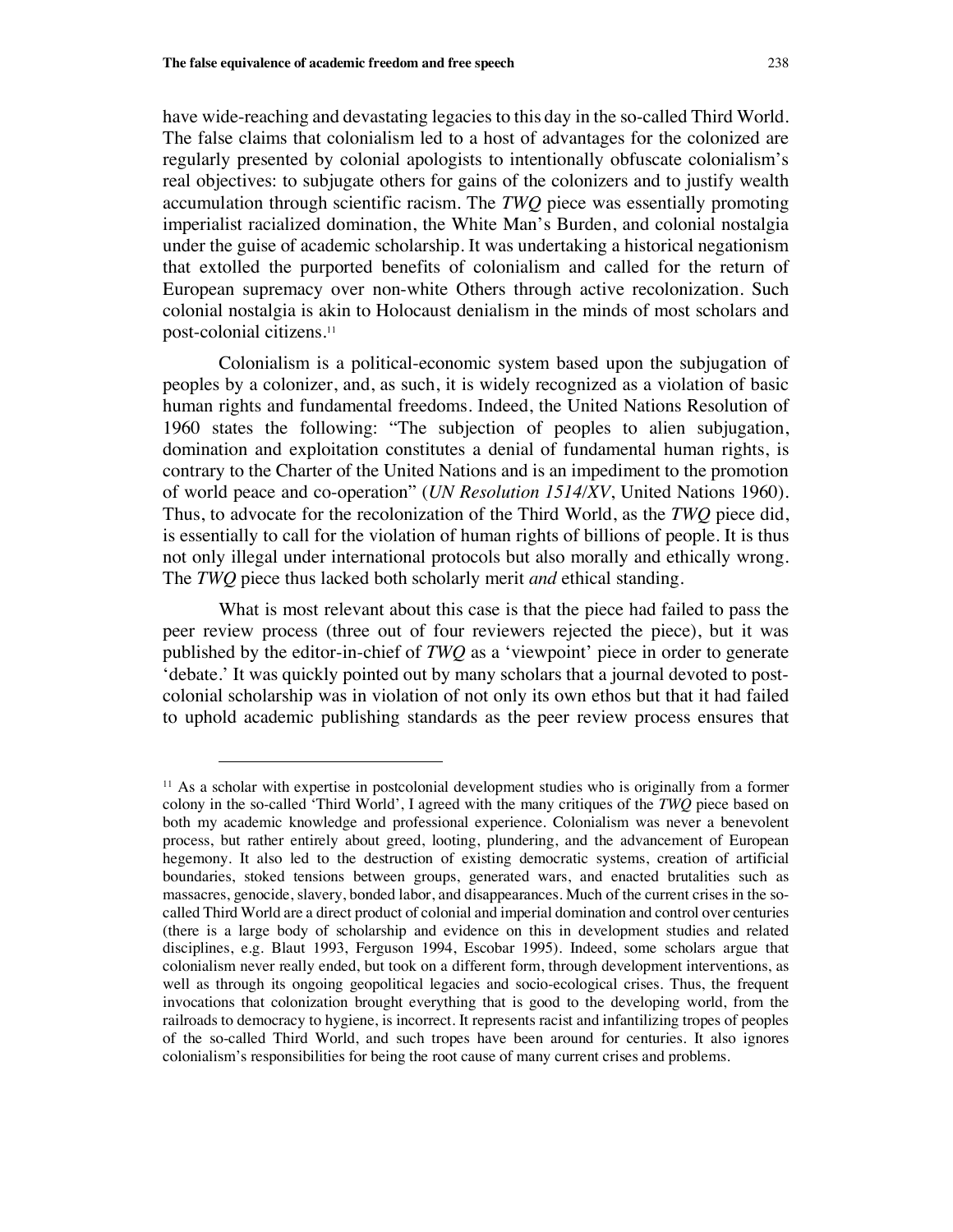academic rigor is upheld in academia.<sup>12</sup> Academic inquiry is subject to scrutiny through peer review so that discriminatory opinions are not passed off as academic knowledge. Some scholars argued that the piece was published as click-bait by the journal in order to increase download traffic and called the piece a "travesty, the academic equivalent of a Trump tweet, clickbait with footnotes" (Roelofs and Gallien 2017).

Within a few days of the *TWQ* publication, over two dozen rebuttals had been written on various online platforms, blogs, and news outlets (including the *Washington Post, Al Jazeera, Current Affairs*, *Toronto Star, LSE Impact Blog, Cato Institute, The Conversation*, *Quartz*, among several others; see a list of criticisms, rebuttals, and media coverage at the end of this article). In response to the journal's failures of publishing this unscholarly piece masquerading as scholarly work, academics from around the world also lodged their critiques and concerns via various social media platforms, letters to the editor of *TWQ* as well as newspapers, open statements, online discussion forums, media outlets, and blog posts. Collectively, these numerous responses critiqued the *TWQ* piece on scholarly grounds as well as its neo-colonial propositions, colonial nostalgia, and racist overtones. Since 'A Case for Colonialism' was essentially passing specific ideological overtures disguised as academic scholarship, the global condemnation was directed at both the piece and the journal *TWQ* for publishing it. *TWQ'*s actions were in violation of not just academic journal publication standards, ethics, and integrity, but also a threat to all of academia at large when sub-standard opinion pieces are published as 'scholarship' to drive up metrics by journals and thereby generate profit. This is highly problematic in an increasingly metricized academy, where scholarly integrity and ethics are undermined when academic journals do not adhere to scholarly rigor or established quality control procedures. Academics thus need to hold academic journals and each other accountable for maintaining scholarly rigor as well as having ethical standards in place.<sup>13</sup>

By failing to honor the established due processes in place to ensure academic rigor, *TWQ* had enacted a great disservice to academic scholarship, and thus the journal and the publisher were urged to reconsider publishing the piece. If substandard pieces are published and peer-review processesignored, then it is a mockery of the very foundations of academic rigor and scholarship that forms the basis of academic freedom and academia writ large. Numerous established scholars believed the piece should be retracted by the journal as it did not meet the minimum standards of scholarly rigor and had failed the peer-review process, and it should never have been published in a scholarly journal, especially one with the stature of *TWQ*. Upon request from several academics, on September 12, 2017 I helped co-organize an online petition to appeal to the journal *TWQ* and its publisher Taylor and Francis

<sup>&</sup>lt;sup>12</sup> This is not to fetishize the peer-review process but to recognize the processes in place in academic publishing to ensure scholarly quality.

<sup>&</sup>lt;sup>13</sup> This is particularly important given the rise of predatory academic journals in the last few years.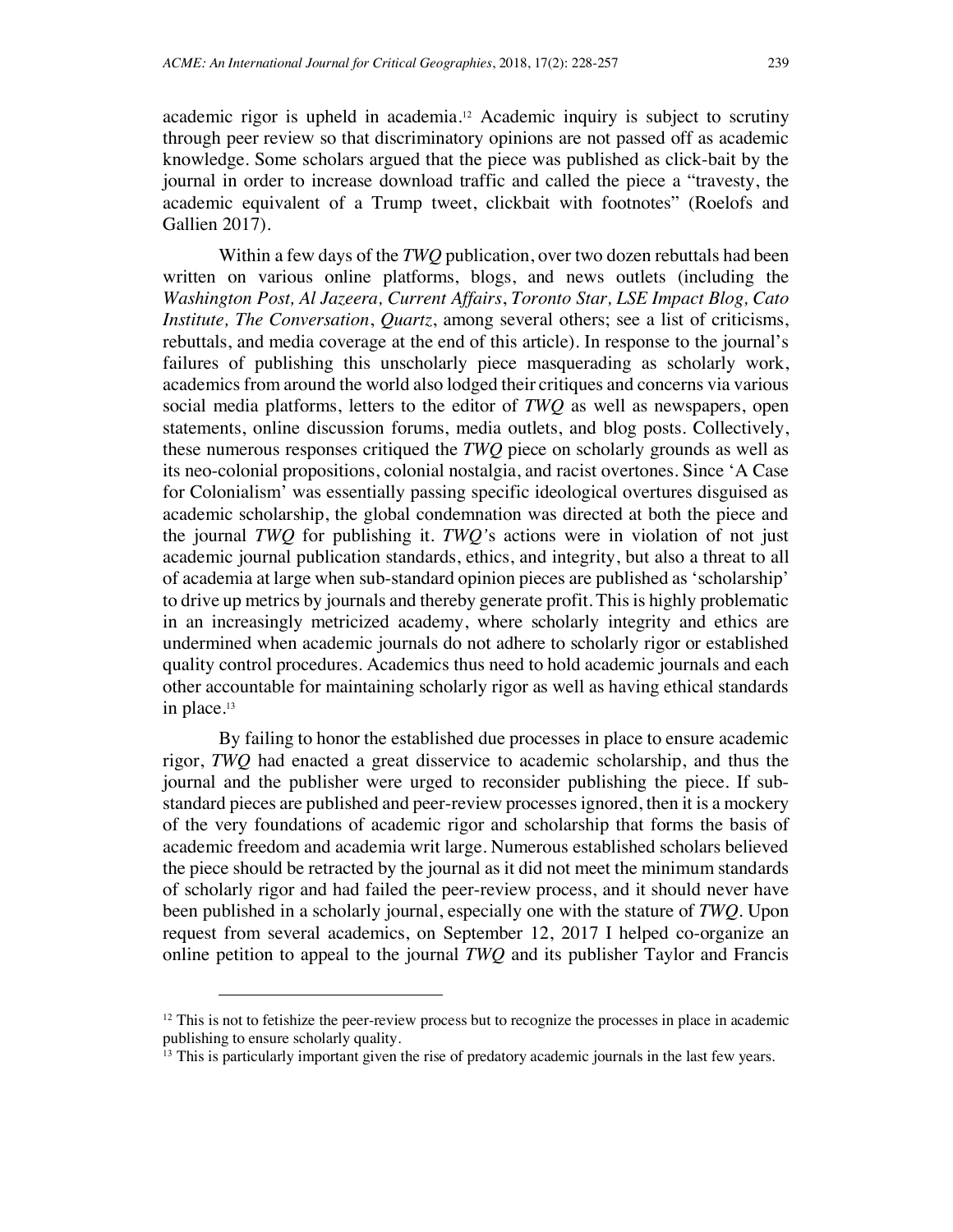(T&F) to retract the piece because it failed to uphold academic publishing quality, integrity, and ethical standards.<sup>14</sup> This was part of the broader set of critical responses to the piece, as identified above. While I took a leading role the petition, I was by far from being alone in seeking to hold the journal and publisher accountable for their failures. The petition was widely circulated via social media as well as various academic listservs, email groups, and discussion forums, all of which were further disseminated by other scholars and students. I and other academics also engaged in debates and discussions with scholars and the public on the issue. Within six days, this petition had over 10,000 signatures from people around the world; a second simultaneous Canadian petition had 6,000 signatures. The petition was submitted to the senior management of the publisher T&F, the journal *TWQ* and its staff, and all members of the editorial board via email on Monday September 18, 2017.

In a shock to many, fifteen esteemed members of the Editorial Board resigned *en masse* on September 19, 2017 in protest of the *TWQ* editor-in-chief's failures to uphold scholarly standards and academic publishing procedures, as well as problematic actions both before and after the publication of the piece. They detailed what exactly happened and the rationale for mass resignations in their public resignation letter.<sup>15</sup> While some people argued that an academic journal can publish whatever it wants, all academic journals have a duty of care to ensure academic rigor and publishing ethics, which *TWQ* failed to demonstrate. Furthermore, if a journal would reject publications advocating genocide, for instance, it should not publish its equivalent in promoting colonialism.<sup>16</sup> The need for ethical decision-making by journals is thus critically important.

Another peculiarity in the case of the *TWQ* debacle is that the editor-in-chief currently owns the journal, draws a salary from it, and thus has financial reasons to promote website traffic and more downloads as this generates profit. The pecuniary aspect of the case may explain why the editor-in-chief initially ignored requests from editorial board members as well as academics from around the world to respond to the range of critiques and appeals. His actions in first publishing the piece and failing to uphold protocols and ethics, then his irresponsiveness, and finally stone-walling all led to the concerned editorial board members to resign.<sup>17</sup> On September 21, 2017

<sup>&</sup>lt;sup>14</sup> The petition can be found online at: https://www.change.org/p/editors-of-the-third-world-quarterlyretract-the-case-for-colonialism

<sup>&</sup>lt;sup>15</sup> Resignation letter made public at:

https://www.facebook.com/vijay.prashad.5/posts/10214329816989010?hc\_location=ufi <sup>16</sup> See one scholar's exercise to prove this very point vis-à-vis *TWQ* here with a spoof publication proposal on 'The Case for Genocide' to journal editors who argued that *TWQ* should be able to publish anything, but were against publishing on genocide. But colonialism resulted in numerous genocides, thereby they contradicted their own position that journals have no ethical obligations to decide what should be published or not and that promoting colonialism was ok. The hypocrisy is rather telling: https://docs.google.com/spreadsheets/d/1qaIiiJGTSX8-

GlertIEOnSE5mvP2OK6JkKy8lLeL9BQ/edit#gid=0

<sup>&</sup>lt;sup>17</sup> Communications from former editorial board members.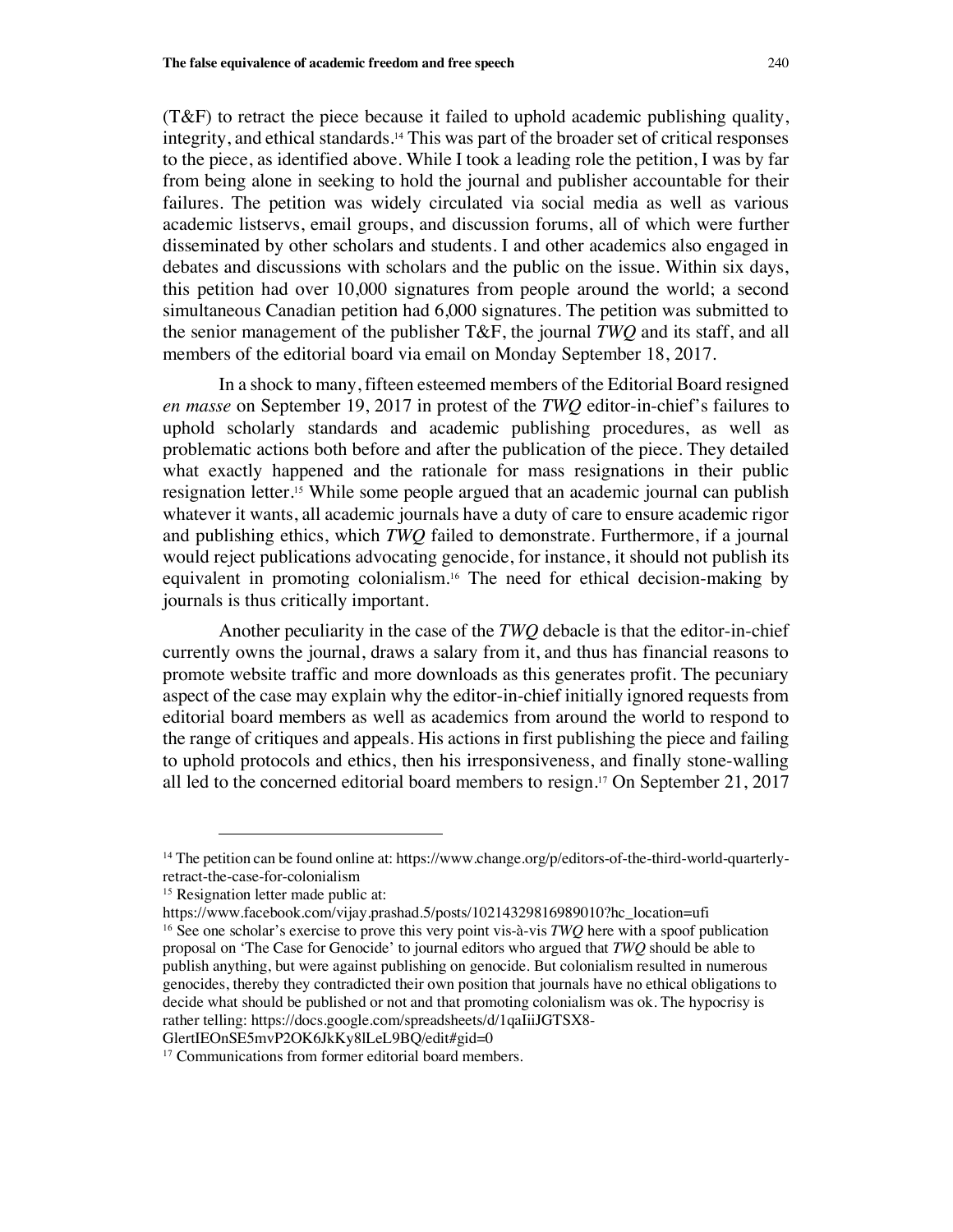the editor-in-chief of *TWQ* announced via a statement on the journal's website that he was standing by the decision to publish the piece for 'debate' but that the author had asked for it to be retracted after the editorial board resignations. On September 22, 2017, my co-organizer and I received an email from T&F senior management, copied to all editorial board members and other senior management personnel at T&F as well as *TWQ* editor-in-chief and staff, stating the following: "In the last 24 hours the author of this Viewpoint has requested that it be withdrawn. Our role will now be to work with the author and editor-in-chief on this request, ensuring the same fair and transparent standards are applied in this case as we would do in all others." We welcomed this move, as academic journals routinely retract articles for various reasons.

However, the author withdrew his request for retraction the following week when T&F and its lawyers got involved in handling the case in response to the enormous pushback from the scholarly community, journalists, citizens, students, and research institutions, as well as a rapidly growing public relations crisis. T&F put out a statement that they had carried out an investigation and did not find anything wrong with the quality control procedures, which the former members of the editorial board contested vigorously with evidence. However, on October 6, 2017, the piece was suddenly retracted from the website by T&F citing threats to the journal's editor-in-chief. They replaced the piece on the journal's website with a statement to this effect. This maneuver prompted the former Editorial Board members to issue another public statement on October 9, 2017 further clarifying the issues and contradicting prior statements made by the journal and the publisher, countering some of the claims made by both.<sup>18</sup>

The bizarre and dubious circumstances of the retraction were immediately debated by scholars and editors of other journals. T&F had set a dangerous precedent that a retraction can result from threats (alleged or real, which should have been investigated and addressed instead).<sup>19</sup> T&F's claims seemed to also hint that anticolonial scholars are irrational or violent. It also did not address the peaceful democratic protests via petitions, numerous letters, emails, or write-ups pointing out the failures in quality control by the journal. Given that the retraction decision was made by lawyers of T&F and not the editor-in-chief of *TWQ* is also telling. All this raises broader issues about the political economy of publishing in academia, but the concern in this instance is also that neither scholarly rigor or ethical standards were of concern to the journal or the publisher. A piece advocating for the violation of

<sup>&</sup>lt;sup>18</sup> The public statement is available at:

https://www.academia.edu/34809715/STATEMENT\_FROM\_FORMER\_EDITORIAL\_BOARD MEMBERS\_OF\_THIRD\_WORLD\_QUARTERLY\_Oct\_9\_2017.pdf

<sup>&</sup>lt;sup>19</sup> Apparently, T&F lawyers hinted that threats to the editor-in-chief could be a reason for retraction of the piece, and then there was news of such a threat, followed by the subsequent retraction. It has been speculated that this was probably done to save face and salvage the journal's reputation. However, all threats should be taken seriously and addressed, and I condemn all threats. I too received many as a result of my involvement in this case.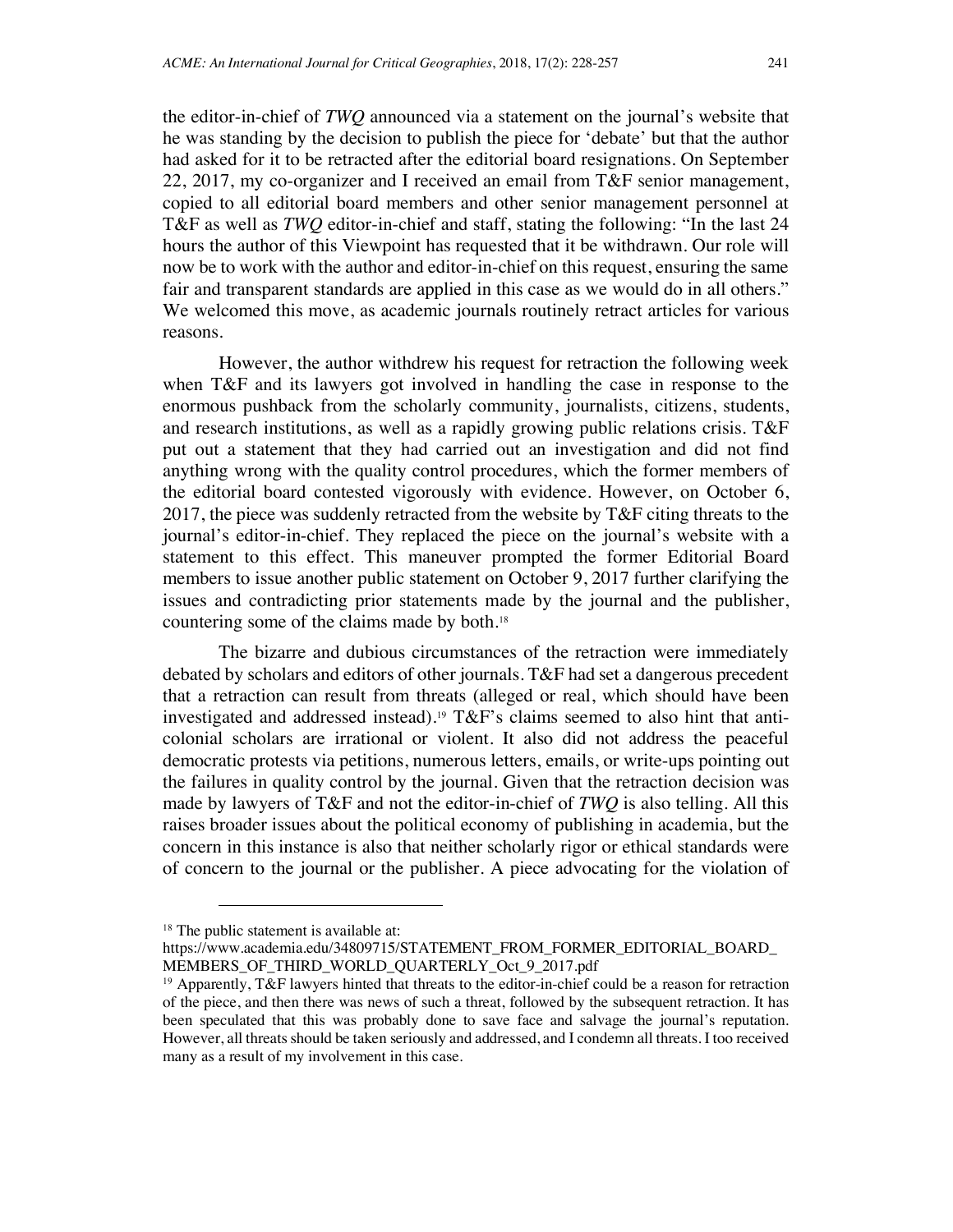fundamental human rights should never have been published at all as academic journals should have ethical standards. Several higher education articles and blogs were thus written about this particular case and the problematic nature of the way it was handled in September, October and November 2017 (e.g. *Inside Higher Ed, The Chronicle of Higher Education, Times Higher Ed*). Due to the failures of *TWQ*, the International Studies Association suspended relationship with the journal in November 2017. Several scholars have also withdrawn their publications from the journal in protest.

During this entire process, the author of the piece claimed victimhood, focusing on unfounded complaints of free speech violations rather than address the actual case of failures in publishing procedure, academic rigor or proper scholarly practice, let alone any interest in ethical standards. As a result, the far-right outrage machine found a case to focus on, with the assistance of some like-minded academics. Some conservative academics and various far-right outlets wilfully misrepresented the goal of the petition, calling it censorship, whereas the text of the petition stated clearly that this was not about curtailing free speech but about upholding academic publishing standards and ethics. Authors are entirely free to publish their opinions, but non-scholarly opinions do not have place in an academic journal. As noted by several scholars, academic journals are not blogs. Academic journals have a duty of care to the academic community to ensure scholarly rigor and follow ethical protocols/standards. It was the journal's failure that was being pointed out and that is why the petition was submitted to the journal and its publisher. There was no attacking or targeting of the author's right to free speech whatsoever, although that is how he and the outrage machine framed it. The centrality of academic integrity was sidestepped by recasting it as a free-speech fight and rallying the alt-right. Masquerading of discriminatory and discredited opinions as academic knowledge or giving it some veneer of scholarliness should have been caught by a reputable journal, but instead, the journal participated in the erosion of academic publishing integrity and standards by publishing the piece for attention, downloads, website traffic, financial profit, and thus manufactured a controversy.<sup>20</sup>

A point completely missed by the attackers is that free speech does not equate to an absolute right to publish any and all opinions in peer-reviewed academic journals. This woeful ignorance of academic publishing processes and scholarly rigor was abetted by pro-colonial and conservative academics who fanned the flames of the outrage machine. Academic critique is not an assault on free speech. In the

<sup>&</sup>lt;sup>20</sup> It should be noted that the now-retracted 'A Case for Colonialism' is still drawing views as the piece is still advertised by T&F across its various journals' websites as a suggested reading but brings readers to the page which contains the retraction statement from T&F where the piece once was. What is also notable is that the piece obtained far greater clicks and downloads than any other *TWQ* article, which is why democratic dissent was not enough to remove the piece and T&F still promotes it. The author and several far-right websites have archived the piece for access by the public and also actively circulates it in their networks.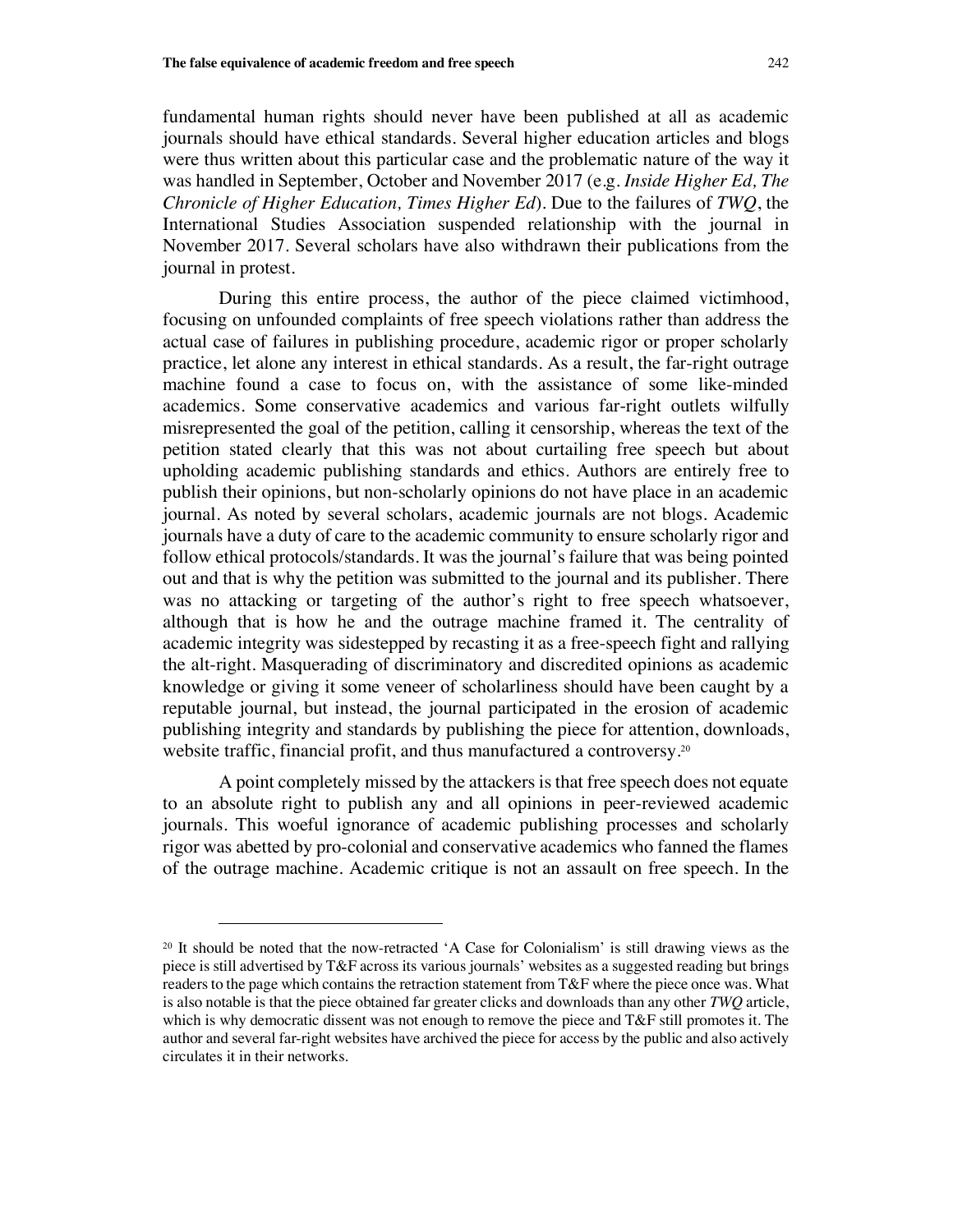end, their goal appeared to be to curtail scholars' rights to academic freedom to critique the *TWQ* piece and the journal on the grounds of the failures on academic rigor, scholarly findings, and due process, as well as our right to free speech. Targeted harassment is the current standard operating procedure of the far-right outrage machine, which is exactly what ensued.

Since the start of the online petition in September 2017, I was the subject of intense targeted harassment, where I received hate mail, threats, abuse, and false information published on numerous right-wing online platforms and blogs in the US. The far-right community also used my social media material out of context, distorted information, constructed false narratives, wrote defamatory articles, and stoked a hate campaign against me.<sup>21</sup> These ad hominem attacks and activities also collectively maligned me, my scholarly work, and my reputation. This was the farright outrage machine in the US at work with threats and malicious intent.<sup>22</sup> The coordinated and organized attacks are how the far-right operationalizes acts of violence, silencing, and oppression. While academic freedom means the right to scholarly inquiry, I was attacked by those who apparently wish to stifle my freedom to pursue legitimate academic inquiry and scholarly critique as well as enact peaceful democratic protest via a petition to request that a journal uphold academic publishing ethics and standards. The perpetrators and attackers were joined by those who are already waging battles on college campuses to promote far-right ideologies. My experience is not an isolated case as scholars at other institutions and disciplines have been subjected to similar treatment for a variety of different reasons.<sup>23</sup> Unfortunately, the incidences of organized and systemic harassment of academic scholars, particularly faculty of color, has substantially increased in recent years.

While I have been vilified, attacked, and threatened, I have also experienced a great deal of support globally. Academics, students, practitioners, and the public who learnt of my battle to protect academic integrity and ethics have sent me hundreds of messages of gratitude, solidarity, and support. Many have noted that my actions were a public service to all of academia in that it demonstrated that academics can and should ask for accountability and ethics in academia. Academic colleagues also created a solidarity statement for me, which was signed by over 1,300 scholars from around the world. This statement has been hosted by the AAUP's *Academe Blog* since early November 2017.<sup>24</sup> While I am incredibly appreciative of all the

<sup>&</sup>lt;sup>21</sup> Some of the promoters and mobilizers of harassment/hate/attacks are identified in the piece by Wilson (2018); they include university colleagues and students of the *TWQ* author as well as other conservative allies elsewhere in the US, in addition to other members of the far-right outrage machine and media sources worldwide.

<sup>22</sup> Ongoing harassment has displayed a mix of sexism, racism, xenophobia, and Islamophobia.

<sup>23</sup> These include Keeanga-Yamahtta Taylor (Princeton), Johnny Williams (Trinity), Dorothy Kim (Vassar), Saida Grundy (Boston), George Ciccariello-Maher (Drexel), Priyamvada Gopal (Cambridge), among numerous others (mostly in the US).

<sup>&</sup>lt;sup>24</sup> The statement is available at: https://academeblog.org/2017/11/10/statement-in-support-of-drfarhana-sultana/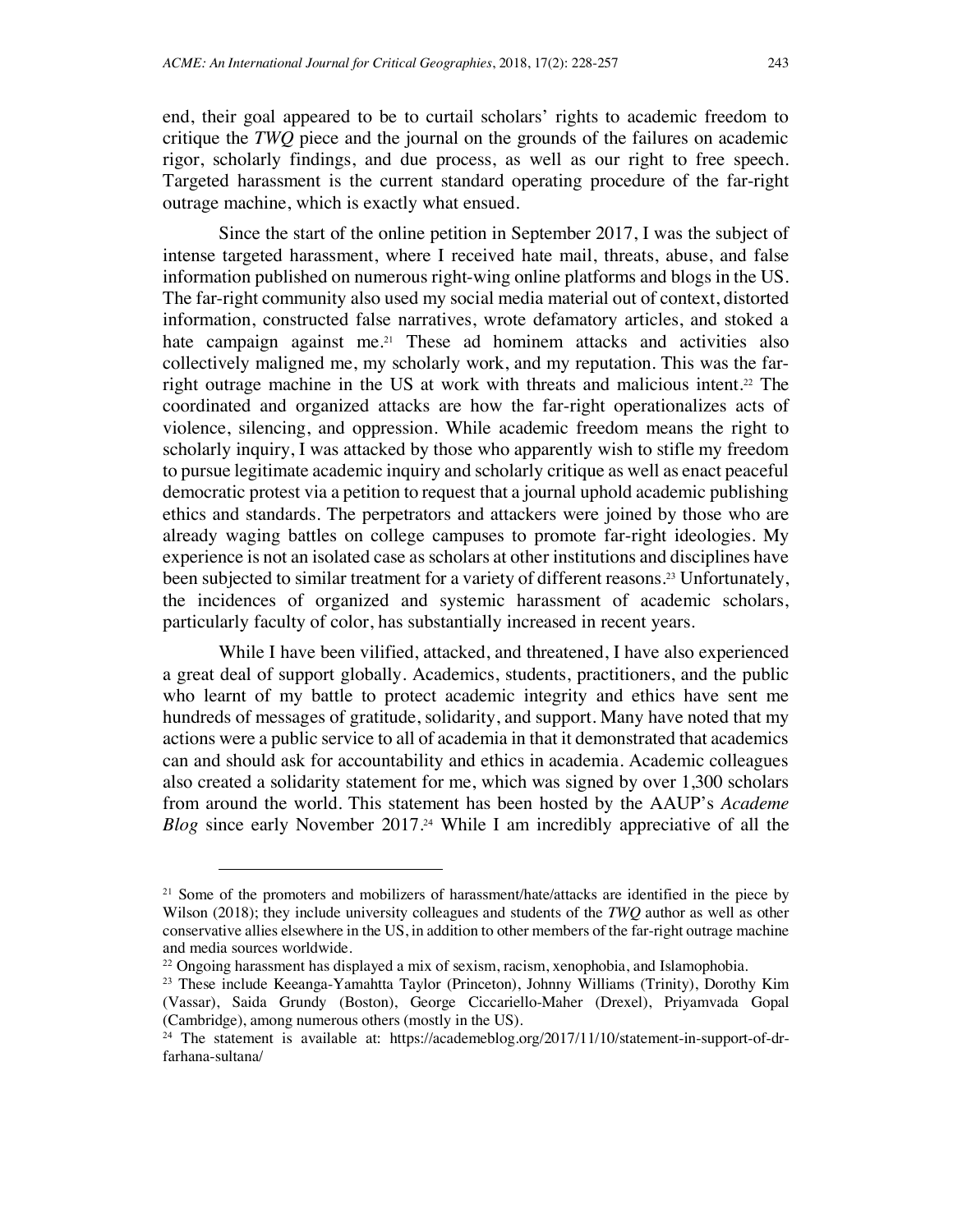support (especially as a minority faculty in the current climate in the US), I want to reiterate that this is not about me but about the fact that all academics can and should seek accountability, integrity, and ethics in academia from fellow academics, universities, and publishers. The hijacking of academic publishing and knowledge dissemination are grave threats to academia overall. Responsibility, accountability, and integrity are important in academic publishing. Academic journal quality control measures were established to act as safeguards against not only unscholarly work but also unethical arguments that promote subjugation of peoples, violation of human rights, dispossessions, and structural violence. The propagation or legitimatization of discriminatory and erroneous arguments through the written word can and does cause harm. Decolonizing academia thus has to account for what is published and disseminated, and how academics are either complicit or engaged in these processes.

#### **Colonial Apologists, Imperial Nostalgia and Threats to Academic Rigor**

Unfortunately, the fallout from the *TWQ* debacle did not remain in the US, as the situation quickly gained traction in British academia. Racism and colonial nostalgia have been making a comeback there for some time, aided by the miseducation of the public in Britain about the brutalities of British colonialism and imperialism. The most conspicuous case has been an Oxford theologian's project titled 'Ethics and Empire' and his support of the *TWQ* piece's author as he too believes that colonialism was mostly beneficial to the colonized. The Oxford theologian published an op-ed in *The Times of London* on November 30, 2017 where he paid homage to the *TWQ* author, defending his right to publish pro-colonial views, and attacked the tens of thousands of scholars who have critiqued and deconstructed the problematic claims as well as the failures of an academic journal.<sup>25</sup> In response, I organized a letter to the editor of the newspaper that was published in *The Times of London* on December 8, 2017 signed by 183 scholars.<sup>26</sup> This was to counter not only his problematic claims but also to respond to a letter from a group of supporters of both his project as well as *TWQ*'s actions; this band of supporters was mostly led by majority white male academics in the UK who were able to garner 82 signatures for their letter after over a month of petitioning scholars to support their position that a journal can publish whatever it wants without concerns for ethics or integrity. Through all this, the Oxford theologian came under scrutiny by British and other post-colonial scholars who rigorously critiqued the project and Oxford's role in it;

<sup>&</sup>lt;sup>25</sup> The op-ed is available at: https://www.thetimes.co.uk/article/don-t-feel-guilty-about-our-colonialhistory-ghvstdhmj. It should be noted that *The Times of London* is increasingly considered to be a farright leaning paper in the UK.

<sup>&</sup>lt;sup>26</sup> The text of the letter with full list of signatories is available at:

https://docs.google.com/forms/d/e/1FAIpQLSdVU5fa3O8yn9-

<sup>10</sup>TsM1aH2n0sFsAQrcSyimxsYyN0zzRQksQ/viewform. However, I remained invisible while doing the labor and I did not sign my own name for fear of greater retribution at the time.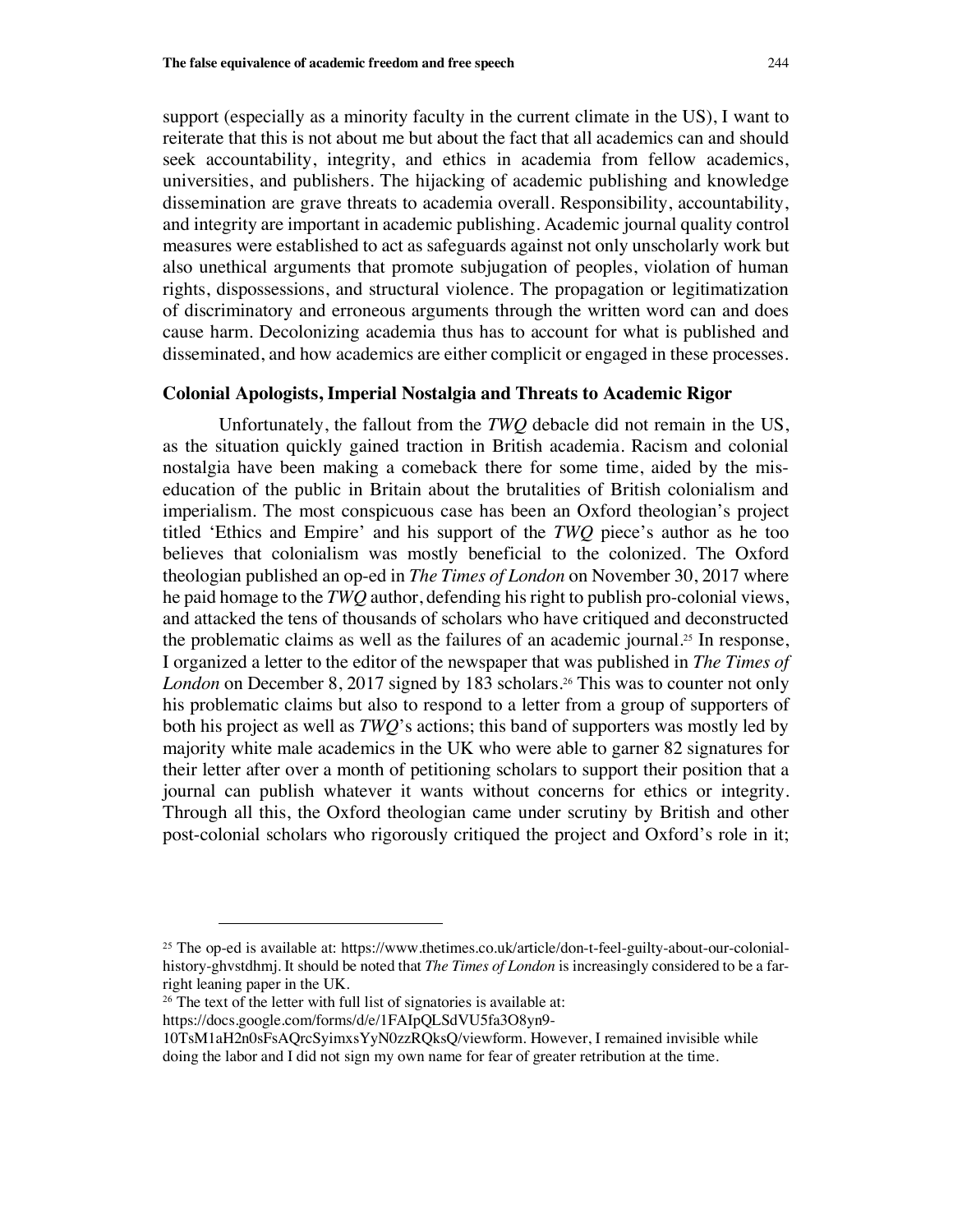*Medium* on December 21, 2017.<sup>28</sup>

 $\overline{a}$ 

this included a scathing letter from Oxford historians.<sup>27</sup> In this regard, I also helped promote and obtain more signatures for an additional letter organized by leading British post-colonial scholars critiquing the project, which was published in the

While accountability in the Oxford case has been taken up in a collective way by many anti-colonial and progressive academics in Britain, there are no such sustained coordinated efforts to set the record straight on the *TWQ* case beyond the initial rebuttals and critiques. <sup>29</sup> The two main academics in the *TWQ* case and the Oxford case here are now in alliance in promoting their disingenuous work, along with other colonial apologists, in concerted efforts to present their ideologies as academic scholarship at various workshops, the media, and otherwise.<sup>30</sup> But as historians Wagner and McDougall (2018) rightly point out, "efforts to reclaim imperial history from so-called 'politically correct' professors have little to do with genuine academic debate." Indeed, such efforts are intentional distortions of historical and contemporary truths to both promote blatant falsification that colonialism was better for the colonized than the colonizer as well as lend support to ongoing colonialisms and imperial geopolitics that maintain white capitalist hegemony.

Together, 'A Case for Colonialism' and 'Ethics and Empire' have had the effect of resurrecting white supremacy in academic scholarship and academia more broadly. They are both attempting to produce a rewriting of history that expounds the benefits of colonialism while ignoring its massively destructive consequences and human rights violations, both historical and contemporary. While all this may be a theoretical exercise in the minds of wealthy white men, it is little more than an ideological rationalization of imperial conquest, colonial domination, and racialized subjugation. Such discourses embolden white nationalists and racist ideologues as it helps to justify their beliefs of white superiority over non-white bodies, cultures, and lives. These academics refuse to engage with the vast body of scholarly work on colonialism, attempt to whitewash (literally and figuratively) what imperialism and colonialism were, and thereby attempt to negate historical evidence. In the process, they also provide legitimacy to the baseless narratives of the far-right and white

<sup>27</sup> Oxford historians' letter is available at: https://theconversation.com/ethics-and-empire-an-openletter-from-oxford-scholars-89333

<sup>28</sup> The collective letter is available at: https://medium.com/oxfordempireletter/a-collective-statementon-ethics-and-empire-19c2477871a0

<sup>&</sup>lt;sup>29</sup> However, for a recent fallout on a scholar who has been at the forefront of the efforts in Britain see: https://medium.com/@zen.catgirl/my-heartfelt-thanks-to-the-hundreds-of-people-who-have-senttheir-solidarity-and-support-via-email-5f9739ec5dba

<sup>&</sup>lt;sup>30</sup> It could be that broader challenges from changing demographics and progressive politics in higher education make these people feel threatened (e.g. renaming of buildings, removal of racist/colonialist monuments, decolonization of curricula, etc.). But it is also reflective of current social realities where Empire is being enacted and enlivened through both geopolitics and the desires of white supremacists and allies to go back in time to the heyday of European imperialism.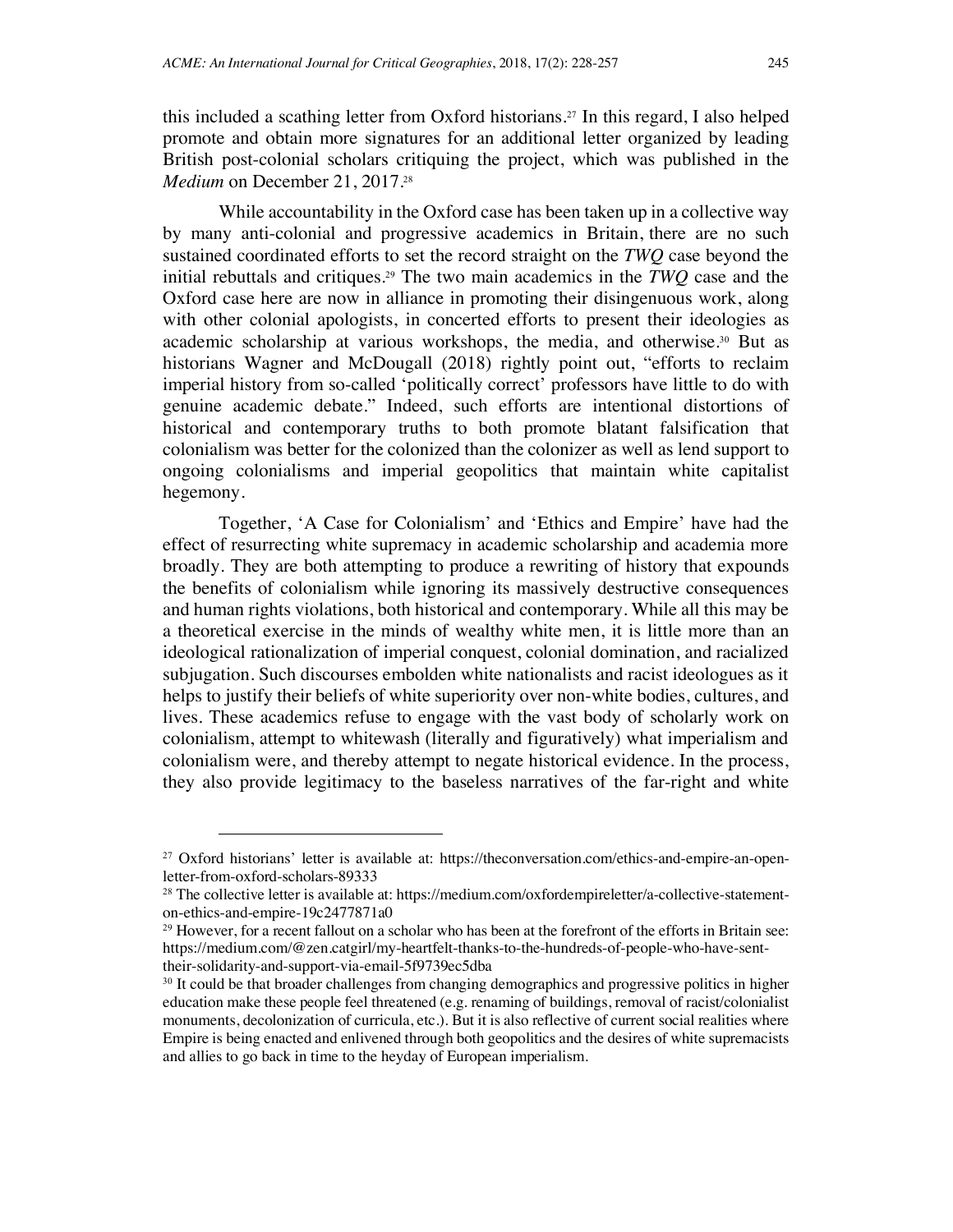supremacists who believe in the subjugation of Othered peoples and minorities with facile and discredited claims of European racial superiority. Such historical racist ideologies are resurgent in the contemporary moment and such scholars only provide more fuel to these ideologies. Colonial apologists, imperial nostalgists, and racists within academia are now simultaneously abetted by *and* abet such groups by providing a scholarly veneer to the abhorrent ideologies. Such unholy alliances pose grave dangers to people both inside and outside of academia. It also undermines academia writ large.

What all this shows is that academic freedom can and is being abused and misused by some academics themselves, through multiple mechanisms, such as commentaries in public (social media, news articles, and blogs), writing and publishing unscholarly and disreputable articles, and promoting unethical projects. Such actions by these academics themselves erode academic rigor from within and play into the hands of those who wish to promote white supremacy and antiintellectualism. Such actions also make it harder to fight the hate speech brigade and outrage machine when these kinds of academics provide validity to their racist ideologies from within the academy. When a small number of academics and their allies legitimize the far-right and supremacist ideologies, as well as collaborate with them, all of academia becomes at risk. When academic journals also give into corporatized profit-seeking and metricized mania and do not prohibit the circulation of unscholarly and racist diatribes, then the threats to academia are further compounded.

The free speech clamor that had ensued after both the above-mentioned cases was used to substantiate the claim that any academic author should be able to do whatever he likes – even if his opinion is not academically rigorous and thus cannot count as academic work in an academic journal, or that his research project is spurious and ethically questionable that shouldn't be supported by a university. While everyone may be entitled to their own opinions and free speech rights, discredited and disproved colonialist ideologies have no place in peer-reviewed journals of repute nor should they receive any support from universities, especially when academic integrity is undermined. As stated earlier, free speech does not equate to free rights to publish in academic journals, which are supposed to have safeguards and due processes in place. By retracting the piece under problematic pretenses, *TWQ* and its publisher T&F have set up a dangerous precedent that retraction is possible when there are threats to the editors and not from valid critique. The farright has used this maneuver to further contend that the author's free speech was being violated, when free speech rights were never the issue. By first publishing a sub-par piece and then retracting it under strange pretexts, *TWQ* and T&F have unfortunately demonstrated that neither academic rigor nor publishing ethics matter to the journal or the publisher.

These incidences have thus enabled some conservative academics to appeal to both white nationalists and colonial apologists whereby personal opinions are being asked to count more than rigorous and thorough scholarship or historical facts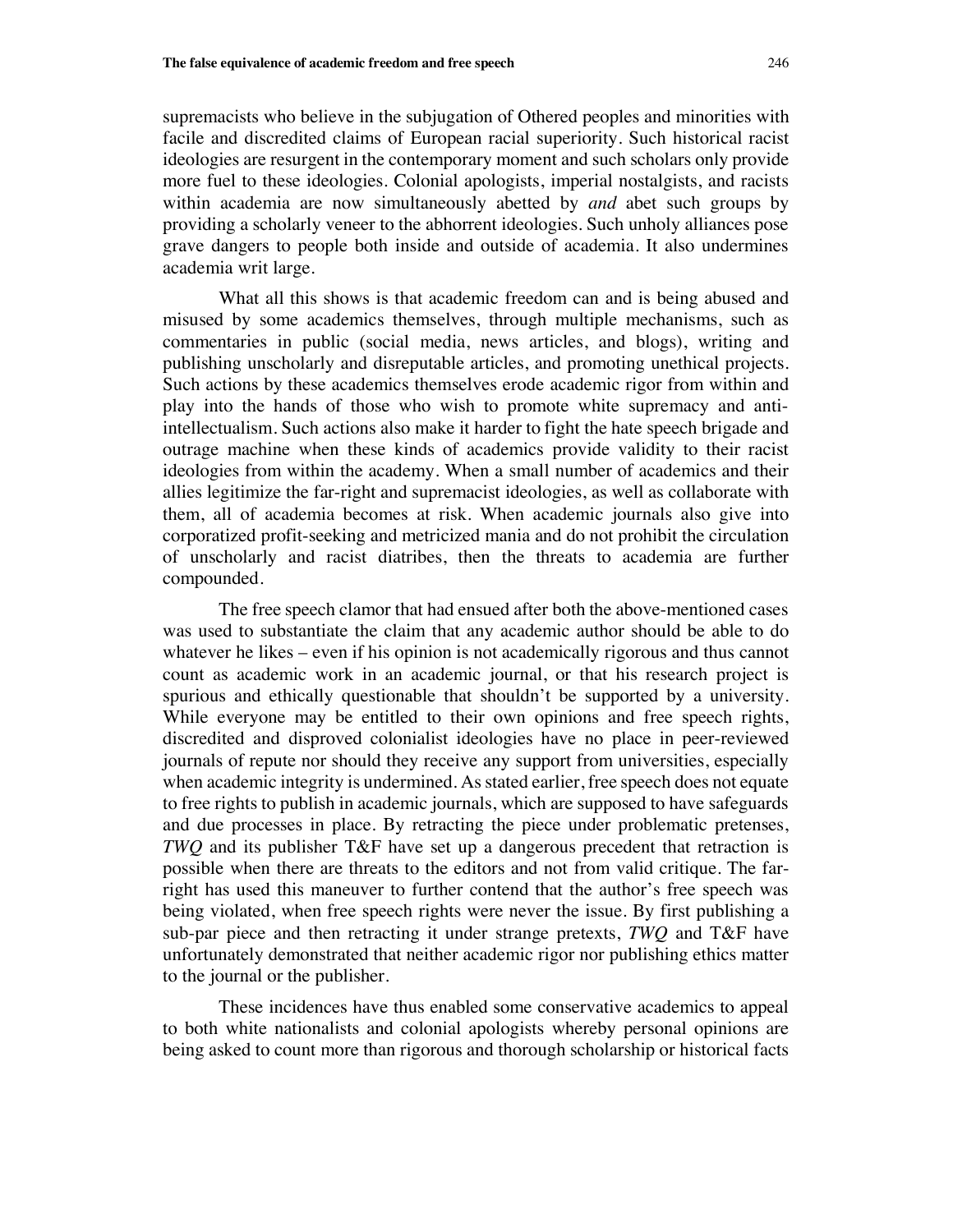as the basis of academic publications. The *TWQ* author has claimed in various media interviews that 'totalitarian ideologues' are attacking him, which is far from the truth, as scholars of different disciplinary training and backgrounds have rebutted and critiqued his argumentation on *scholarly* grounds, not ideological ones. Similar issues have arisen with the Oxford theologian, who has claimed that his free speech rights are being violated by scholars who question his project, methods, and goals. He too also complained that his academic freedom is being threatened when it is not. This is because academic freedom is entirely about debate and pursuit of the truth, *not* ideological positioning based on personal biases of colonial apologia, imperial nostalgia, supremacist desires, or distortions and denial of historical facts and empirical evidence. Misrepresentations of history and blatantly wrong narratives are instead undermining academic freedom and scholarly rigor as well as being used to justify the perpetuation of inequities and injustices. Such maneuvers undermine academia, they don't contribute to it.

Not surprisingly, the script in both instances were similar in how they played out. It went somewhat like this: an Academic makes unethical and unscholarly claims, then critical scholars critique it on academic grounds, but the Academic cries suppression of their free speech, this dog-whistles the far-right to attack critical scholars with their outrage machine of ad hominem threats, harassment, falsifications, while the Academic claims victimhood and persecution, and continues to use the far-right to garner support, and the far-right finds an ally in academia to help them destroy academia and promote ideological positions. The marriage of persecutory delusions, white hegemony, and anti-intellectualism only intensify more unbridled hate and prejudice. What has unfolded here are real and present dangers to academia writ large, happening in multiple ways in multiple places and across disciplines. Challenging these maneuvers and discourses are essential for scholars and institutions going forward.

The abovementioned cases highlight the different ways that academia is already being undermined by some academics. Academics should not try to pass off oppressive or violent ideologies or historical negationism under misguided notions of free speech or academic freedom. Neither should they promote prejudice under claims of 'viewpoint diversity' without accounting for relations of power and oppression that are structural, historical, and geographical, or the material consequences of their proclamations on Othered peoples. Not all viewpoints are valid. Indeed, 'viewpoint diversity' is often a codeword for intolerance and a tactic to maintain white masculine conservative hegemony in academia (Harriott 2018; Patrice 2017). What is also worrying is how mainstream media has also propagated the claims of these academics and their supporters, thereby assisting the outrage machine, without sufficient fact-checking or thorough research of the background of the cases, the issues at stake, or the details of the matter.<sup>31</sup> Contrary to claims, there

<sup>31</sup> In the US, both *Chronicle of Higher Education* and *NPR (National Public Radio)* published problematic reports on the *TWQ* case in March and April 2018 respectively, giving the author a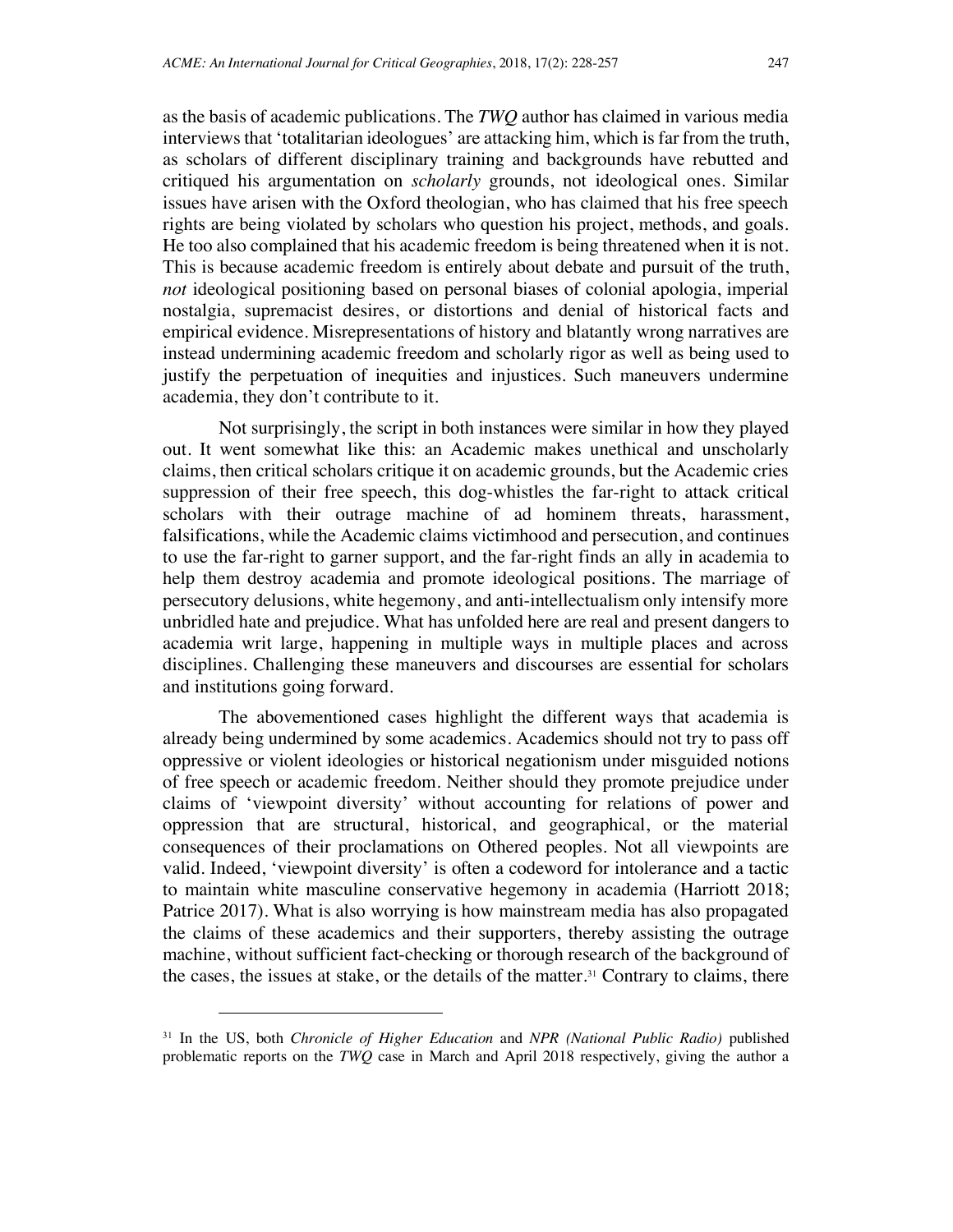l

is no organized Left attacking these academics the way there is a well-organized and well-funded Right that attacks progressive scholars routinely and viciously in a coordinated manner, especially in the US.

All these events also raise important questions of the ways the outrage machine attacks critical scholars who become visible. There is tension in that academics and activists can choose to remain invisible (which may keep one unnoticed but lets the far-right win) or become visible (which enables one to act on ethics and principles but opens one up for attacks). This is why more academic scholars need to participate in speaking out to protect academic integrity and scholarship, otherwise the few who speak up in public and become visible will keep being targeted and attacked, and the broader threats to academia and to academic scholars will only worsen. Collectivizing is necessary to protect academia. More academics need to do the labor of safeguarding academic integrity, academic freedom, and scholarly rigor, as discussed at the beginning of this paper. We need to build instruments and systems to deal with the multiple threats to academic freedom and academics under attack. We need collective action to support scholars who come under attack and abuse for doing scholarly work or take leadership roles to promote accountability and true academic freedom. We need an organized response mechanism to save academia from being undermined by various actors and processes occurring right now and likely to worsen over time. Thus, those with various forms of privilege should do more with those who are frequently silenced or attacked. More people need to speak truth to power and create greater solidarities across places and disciplines. What is perhaps ironic is that a woman of color from the post-colonial world had to undertake the labor and leadership in the instances discussed here, and as a result, faced the backlash of white supremacists, the far-right outrage machine, and colonial nostalgists insistent on mispresenting the situation with the dog whistle of free speech censorship. During the critical months of these instances unfolding and the attacks, I felt silenced but compelled to do the important work and still do.<sup>32</sup>

megaphone to tell his version of things without gathering sufficient information on the situation or verifying details. The *CHE* also misquoted one of the former editorial board members in the report and refused to correct it. In the process, these media sources participated in poor reporting of the case, propagation of misinformation to a wider audience, and in the process, helped the far-right outrage machine's narratives, all under a misguided notion of 'balance' in reporting. In the UK, the *Daily Mail* newspaper published attacks to anti-colonial scholars in order to support the Oxford theologian. <sup>32</sup> I was interviewed by *Inside Higher Ed* several times in September/October 2017 for their coverage pertaining to the *TWQ* controversy as it was unfolding and there was considerable misinformation going around. I did these via email only to clarify points and the broader issues at stake. However, in order to reduce drawing attention to myself and being subjected to more harassment and threats, I declined interviews by other mainstream media outlets, such as CNN (USA), CBC (Canada), radio stations in the USA and New Zealand, as well as the problematic follow-up piece by the *Chronicles of Higher Education*. Nonetheless, I did provide information pertaining to the *TWQ* case to help the reporting in some of these cases. While I declined media requests and interviews in the past, I have decided to set the record straight now.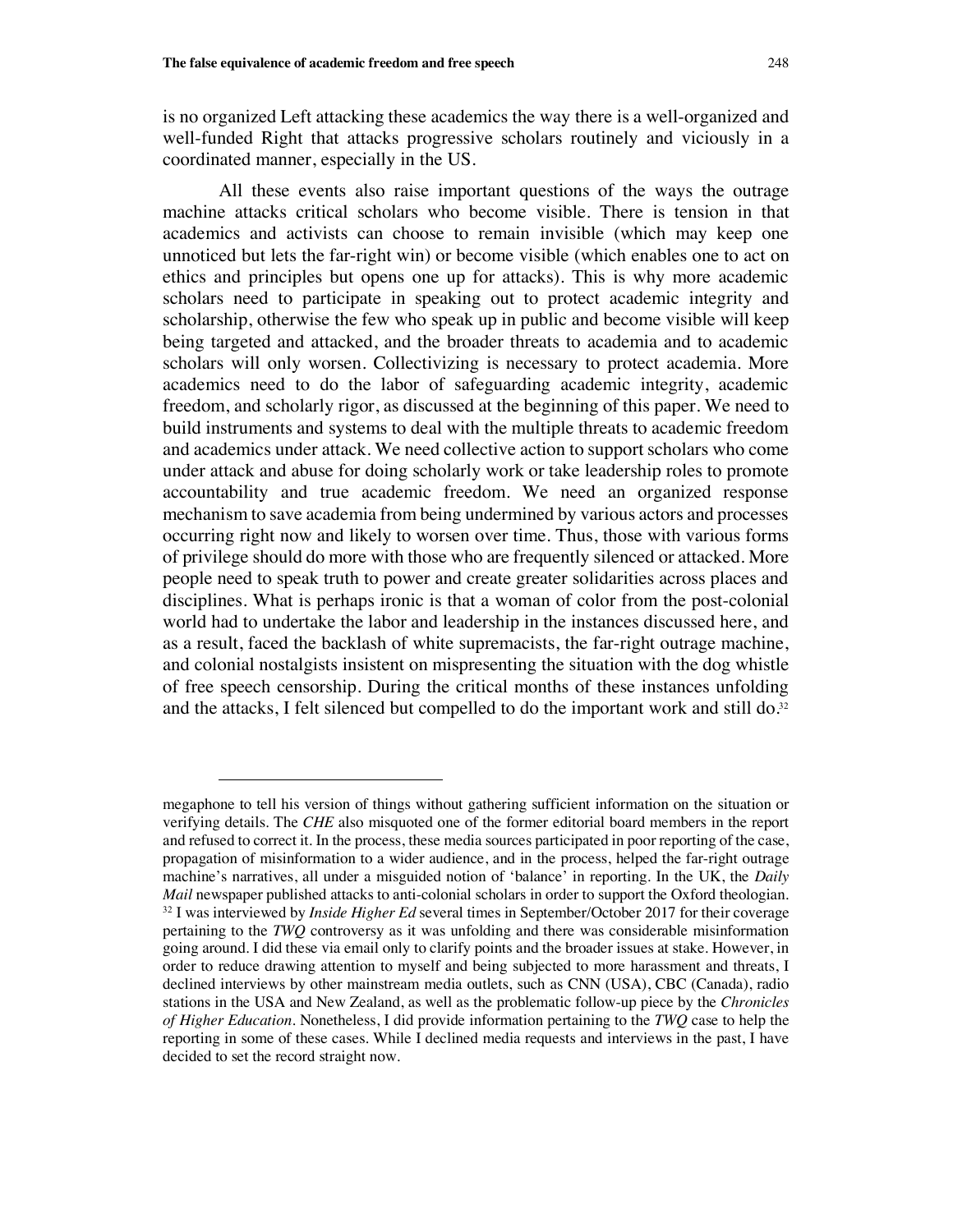I thus urge more scholars to actively works towards overcoming the moral paralysis that afflicts academia, especially in the US (Dabashi 2017).

### **Conclusion**

Colonial apologists, imperial nostalgists, dogmatists, and racists are more emboldened now given geopolitical realities and a global turn to the right. The cases discussed here both expounded the benefits of colonialism, promoted subjugation of peoples, advocated for greater dispossessions and violations, negated historical evidence, and provided 'scholarly' veneer to racist and Orientalist ideologies. Such actions are not just academically dishonest and historically inaccurate but also act as encouragement to the far-right's ideologies and actions, thereby working in conjunction to not only destroy academia and academic freedom but also perpetuate white supremacist ideologies that cause harm. The deliberate production of misleading information and perpetuation of misunderstandings by some academics need to be held accountable by a greater number of scholars who are committed to safeguarding academic rigor and integrity as well as historical facts and human rights. Otherwise we will see a tremendous erosion of knowledge production and societal wellbeing overall everywhere. This is because ensuring integrity in academia and academic scholarship is critically important not only for scholarly pursuits but also for the implications they hold in the everyday lives and realities of peoples around the world. Policies are informed by academic scholarship, and poor or outright wrong scholarship can and does hold grave consequences for billions of people globally. What is written, spoken, or taught end up becoming realities. We need to hold academic publishing and academics accountable because what is published and disseminated becomes what is taught and normalized. Academia already has colonial roots and legacies that need to be decolonized, not bolstered. Rhetoric that promotes racialized subjugation, historical erasure, or human rights violations have no place in academia. Our endeavors should thus not just be professional and scholarly, but also ethical and rigorous.

It is unfortunate that free speech has become the rallying cry for groups, both inside and outside of academia, who want to counter proper academic critique with their uninformed, biased or ideological opinions devoid of facts or scholarliness. Both the cases described here jeopardize what we academics all depend on: academic freedom embodying solid intellectual work, not personal prejudiced ideologies. No one is taking away the right to free speech of anyone despite the accusations levelled by the far-right, some academics, and their supporters, as everyone has the right express their opinions. However, these opinions *cannot* be peddled as academic scholarship that deserve academic platforms. As detailed earlier, academic freedom is not the same as free speech. Rather, free speech discourses are being used to silence and threaten legitimate academic critiques of these problematic cases. Writing genuine rebuttals and critiques as well as requesting academic journal accountability are being wrongly framed as assaults on free speech and academic freedom. But academic freedom means the right to use scholarly rigor to counter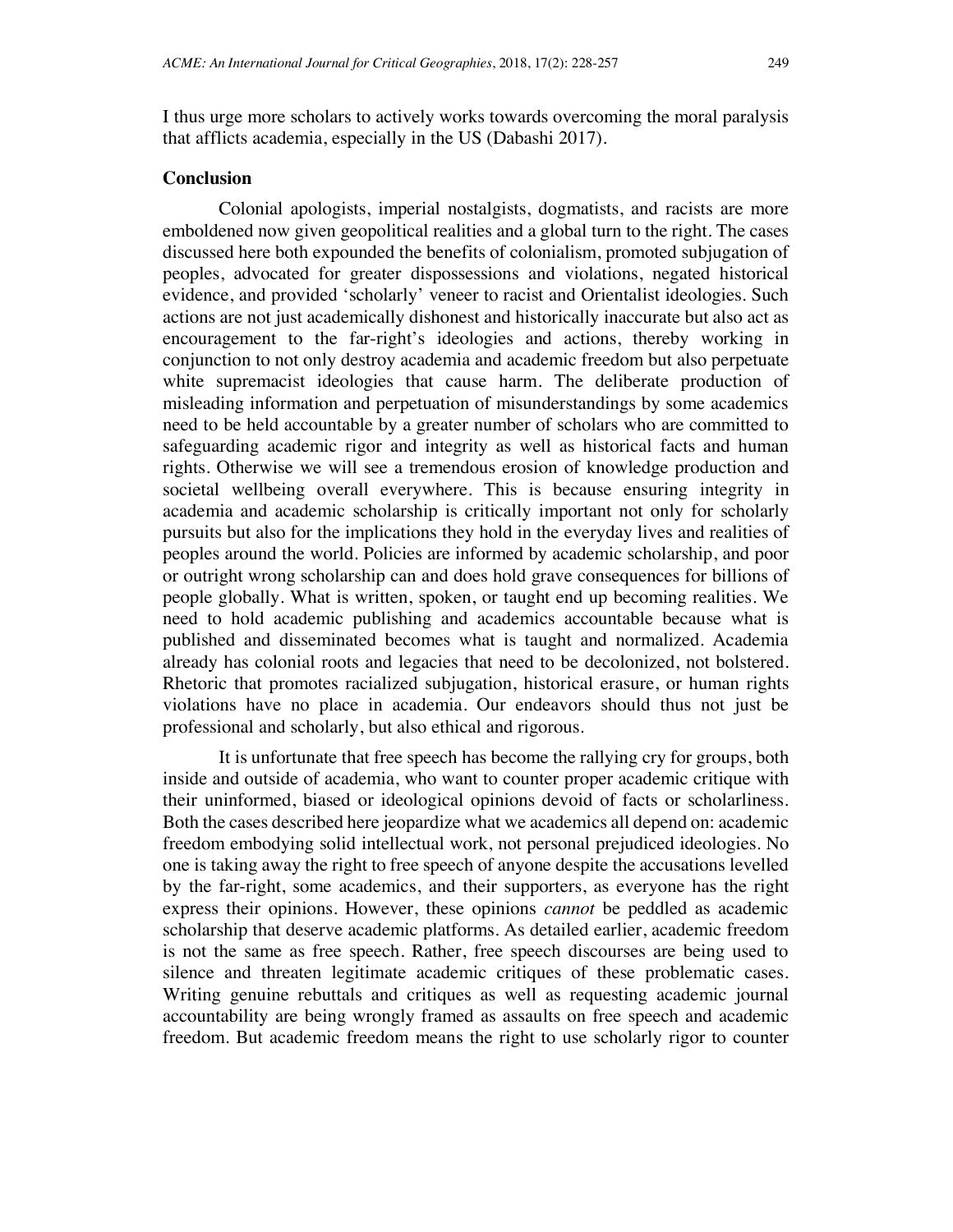false and wrong narratives and lay bare the ideologies that undergird them, which is *exactly* what anti-colonial scholars have done in both cases.

In the instances when an academic publication or a research project either openly or indirectly promotes violent subjugation of Other peoples, utilizes flawed and dubious argumentation, or does not engage with existing scholarly work with any substance, all academics have the duty to critique and safeguard academic integrity. As detailed earlier, all problematic racist, Orientalist, and imperialist narratives, articles, and projects in academia only help bolster already well-funded and well-organized far-right outrage machines and legitimize their bigotry, racist hate, and violence. If the goal of academic pursuits is the production of scholarly knowledge, then these quasi-academic pursuits undermine academia as a whole, opening it up to corruption and the erosion of academic freedom from within. The linked but separate cases described here demonstrate a worrying trend in academia where it is under attack not only from the outside but is also being corroded from within by some academics, institutions, and academic publishing outlets. During a time when there are increasing calls to decolonize academia and curricula, it is all the more imperative to prevent the undermining of academia with racialized, discriminatory, and imperialistic ideologies.

At this current conjuncture, free speech of progressive and minority scholars as well as academic freedom overall are under attack. These will worsen unless more concerted efforts are undertaken by academics to remain vigilant and to resist and dissent. Thus, free speech that enables academic freedom is important to defend, rather than cede that ground to the far-right. For those who claim to operate under free speech within academia or in academic spaces, their political ideologies need to be exposed for any obfuscating maneuvers at play, whereby critique is enabled based on scholarly rigor and analytical engagement, not bigoted or violent ideologies. Systemic and institutional racism, sexism, and other forms of discrimination are often maintained through acts of silencing and ad hominin attacks that suppress dissent or critiques, and basically prop up supremacist and discriminatory dogmas. We must work within and outside the academy to prevent this by asking for greater accountability from not just fellow academics but also academic publishers, funders, universities, and the media. Too much is at stake not to. I call upon academic colleagues to collectively work together to defend academia and promote scholarly rigor, integrity, standards, and ethics. Too many continue to remain silent or disengaged. I conclude with this prescient statement from famous black feminist scholar Audre Lorde (1984):

Your silence will not protect you. What are the words you do not yet have? What do you need to say? What are the tyrannies you swallow day by day and attempt to make your own, until you will sicken and die of them, still in silence?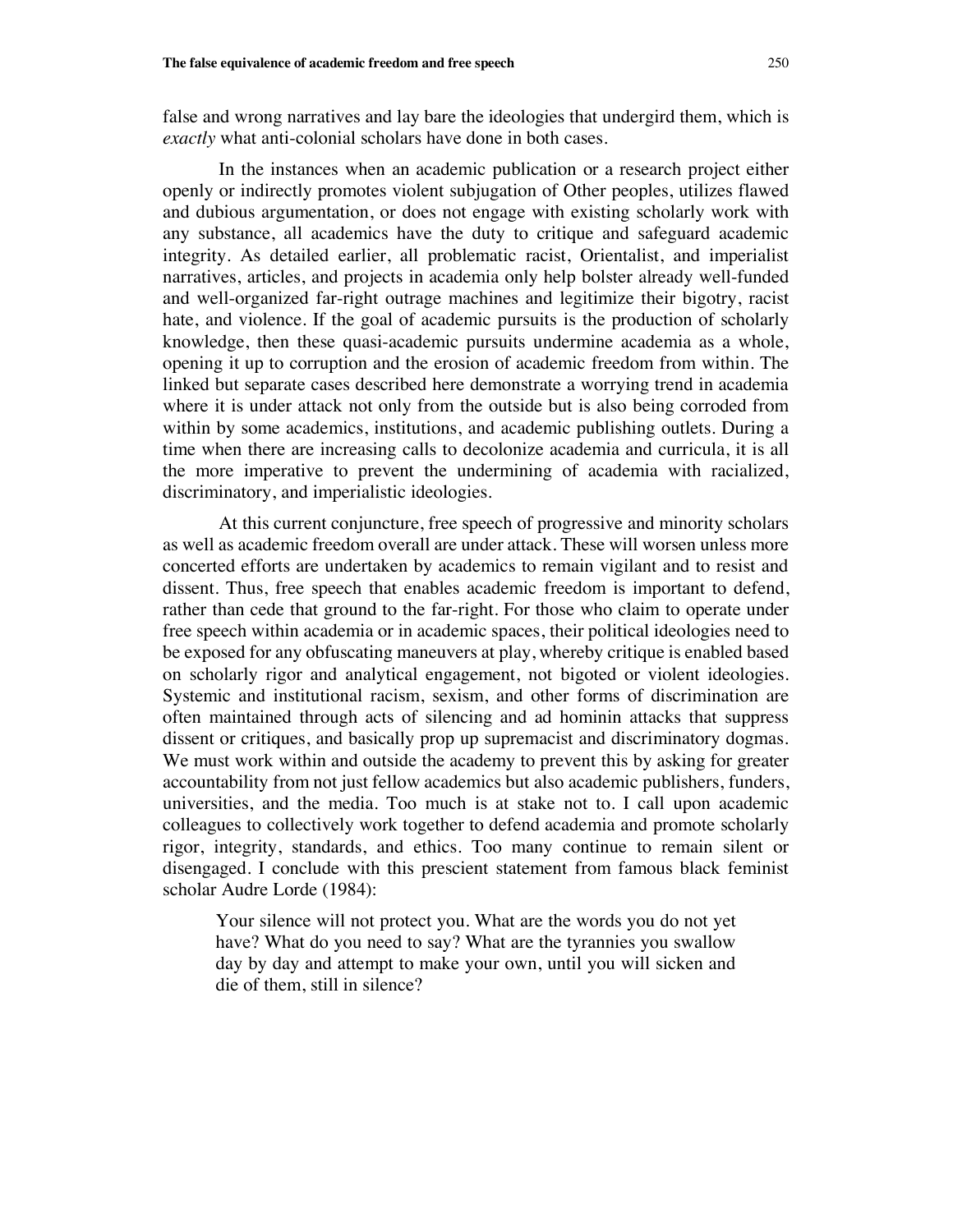#### **Acknowledgements**

I thank the many scholars and friends for thoughtful discussions and support over several months since these incidences unfolded. I also thank thousands of people around the world for solidarity in fighting the rise of colonial nostalgia and racism in academia. For helpful feedback on this written piece, I am grateful to *ACME* journal editors (Simon Springer, Levi Gahman, and Myriam Houssay-Holzschuch) as well as several others who have commented on various iterations of this piece (Reuben Rose-Redwood, Jonathan Chowdhury, Gwen McCrea, Pranav Jani, Dorothy Kim, Julie Cupples, and Reshmi Dutt-Ballerstadt). The usual disclaimers apply.

#### **References**

- AAUP. 1940. *Statement of Principles on Academic Freedom and Tenure*. American Association of University Professors. https://www.aaup.org/report/1940-statement-principles-academic-freedom-andtenure
- AAUP. 2017a. *A Concerted Attack on Academic Freedom.* American Association of University Professors, January 17, 2017. https://www.aaup.org/news/concerted-attack-academicfreedom#.Wq\_bZZPwYSJ
- AAUP. 2017b. *Targeted Online Harassment of Faculty.* American Association of University Professors, January 31, 2017. https://www.aaup.org/news/targetedonline-harassment-faculty#.Wq\_cBpPwYSJ
- Ahmed, Sarah. 2017. *Living a Feminist Life*. Durham, NC: Duke University Press.
- Asimov, Isaac. 1980. "A Cult of Ignorance" *Newsweek*, January 21, 1980, p. 19.
- Blaut, James. 1993. *The Colonizer's Model of the World: Geographical Diffusionism and Eurocentric History*. New York, NY: Guilford Press.
- Butler, Judith. 2017. "Limits on Free Speech?" *Academe Blog*, December 7, 2017. https://academeblog.org/2017/12/07/free-expression-or-harassment/
- Chakrabarty, Dipesh. 2007. *Provincializing Europe: Postcolonial Thought and Historical Difference*, Princeton, NJ: Princeton University Press.
- Césaire, Aimé. 1972. *Discourse on Colonialism.* New York, NY: Monthly Review Press.
- Clover, Joshua. 2017. "Free Speech Year" *Blarb – Blog of the Los Angeles Review of Books*. September 20, 2017. https://blog.lareviewofbooks.org/essays/freespeech-year/
- Cooper, Brittany. 2017. "How Free Speech Works for White Academics" *The Chronicle of Higher Education*, November 16, 2017.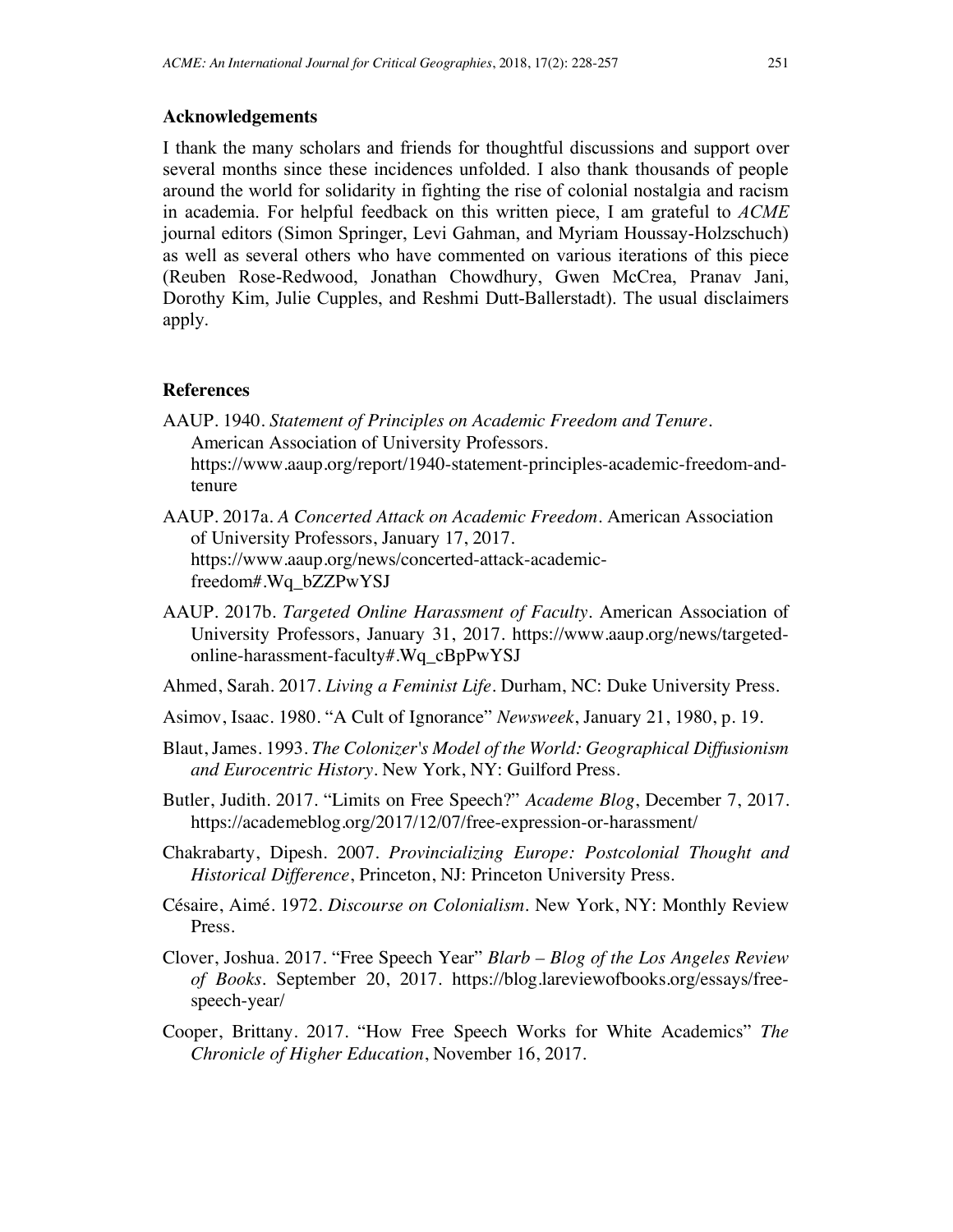- Dabashi, Hamid. 2017. "Moral paralysis in American academia" *Al Jazeera*, 28 September 2017. https://www.aljazeera.com/indepth/opinion/moral-paralysisamerican-academia-170928091638481.html
- Daniels, Jessie. 2009. *Cyber Racism: White Supremacy Online and the New Attack on Civil Rights*. Lanham, MD: Rowman & Littlefield.
- Davis, Mike. 2002. *Late Victorian Holocausts: El Niño Famines and the Origin of the Third World.* London: Verso.
- Dols, Monique. 2017. "Free speech and fighting the right on campus" *International Socialist Review*, Issue #106: Features. https://isreview.org/issue/106/freespeech-and-fighting-right-campus
- Escobar, Arturo. 1995. *Encountering Development: The Making and Unmaking of the Third World.* Princeton, NJ: Princeton University Press.
- Fanon, Frantz. 1952/2008. *Black Skin, White Masks*, Richard Philcox (trans.), New York, NY: Grove Press.
- Fanon, Frantz. 1963. *The Wretched of the Earth*. New York: Grove Press.
- Ferguson, James. 1994. *Anti-Politics Machine: Development, Depoliticization, and Bureaucratic Power in Lesotho.* Minneapolis, MN: University of Minnesota Press.
- Figueroa, Meleiza and David Palumbo-Liu. 2017. "Why Berkeley's Battle Against White Supremacy is Not About Free Speech" *The Nation*, September 8, 2017. https://www.thenation.com/article/why-berkeleys-battle-against-whitesupremacy-is-not-about-free-speech/
- Haraway, Donna. 1988. "Situated knowledges" *Feminist Studies* 14, 3, 575–99.
- Harriott, Michael. 2018. "'Diversity of Thought' Is Just a Euphemism for 'White Supremacy'" *The Root*. April 2, 2018. https://www.theroot.com/diversity-ofthought-is-just-a-euphemism-for-white-supr-1825191839
- Hofmann-Kuroda, Lisa and Beezer de Martelly. 2017. "The Home of Free Speech™: A Critical Perspective on UC Berkeley's Coalition with the Far-Right" *Truthout*, May 17, 2017. http://www.truth-out.org/news/item/40608-the-home-of-freespeech-a-critical-perspective-on-uc-berkeley-s-coalition-with-the-far-right
- Hochschild, Adam. 1998. *King Leopold's Ghost: A Story of Greed, Terror, and Heroism in Colonial Africa*. Boston, MA: Houghton Mifflin.
- Labouchère, Henry. 1899. "The Brown Man's Burden," *Truth* (London); reprinted in *Literary Digest* 18, February 25, 1899.
- Lorde, Audre. 1984. *Sister Outsider: Essays and Speeches*. California: Crossing Press.
- Mamdani, Mahmood. 1996. *Citizen and Subject: Contemporary Africa and the legacy of late colonialism*. Princeton, NJ: Princeton University Press.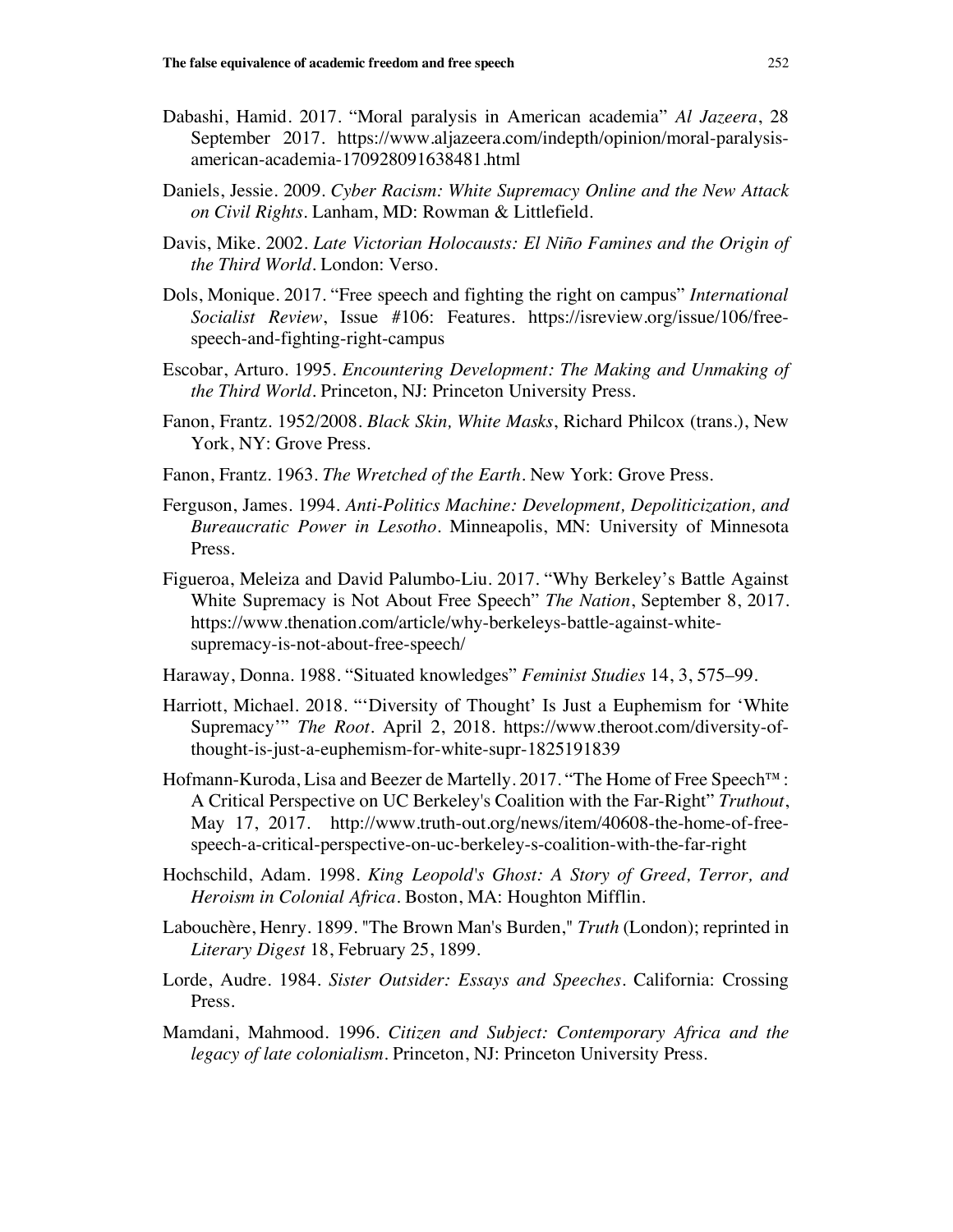- Manne, Kate and Jason Stanley. 2015. "When Free Speech Becomes a Political Weapon" *The Chronicle of Higher Education*, November 13, 2015. https://www.chronicle.com/article/When-Free-Speech-Becomes-a/234207
- Palumbo-Liu, David. 2015. "Steven Salaita, Professor Fired for 'Uncivil' Tweets, Vindicated in Federal Court" *The Nation,* August 11, 2015. https://www.thenation.com/article/steven-salaita-professor-fired-for-unciviltweets-vindicated-in-federal-court/
- Patrice, Joe. 2017. "Conservative Law Profs Want 'Viewpoint Diversity,' Which Is Kinda Racist" *Above the Law*, May 2, 2017. https://abovethelaw.com/2017/03/conservative-profs-want-viewpoint-diversitywhich-is-kinda-racist/?rf=1
- Picazo, Alheli. 2017. "How the alt-right weaponized free speech" *Macleans,* May 1, 2017. http://www.macleans.ca/opinion/how-the-alt-right-weaponized-freespeech/
- Quintana, Chris and Brock Read. 2017. "Signal Boost: How Conservative Media Outlets Turn Faculty Viewpoints Into National News." *The Chronicle of Higher Education*, June 22, 2017. https://www.chronicle.com/article/Signal-Boost-How-Conservative/240423?cid=rclink
- Quintana, Chris. 2017. "If There's an Organized Outrage Machine, We Need an Organized Response" *The Chronicle of Higher Education*, July 18, 2017. https://www.chronicle.com/article/If-There-s-an-Organized/240683
- Rodney, Walter. 1972. *How Europe Underdeveloped Africa.* Washington, D.C.: Howard University Press.
- Roelofs, Portia and Max Gallien. 2017. "Clickbait and impact: how academia has been hacked" *LSE Impact Blog*, London School of Economics and Political Science, September 19, 2017. http://blogs.lse.ac.uk/impactofsocialsciences/2017/09/19/clickbait-and-impacthow-academia-has-been-hacked/
- Said, Edward, 1979. *Orientalism*, New York, NY: Vintage
- Scott, Joan W. 2018. "How the Right Weaponized Free Speech" *The Chronicle of Higher Education*, January 7, 2018.
- Siegel, Dan. 2017. "Why Fascist Speech is Not Free Speech" *Counterpunch*, September 6, 2017 https://www.counterpunch.org/2017/09/06/whyfascistspeechisnotfreespeech/
- Smith, Linda. 2013. *Decolonizing Methodologies: Research and Indigenous Peoples*. London: Zed Books.
- Tharoor, Shashi. 2017. *Inglorious Empire: What the British Did to India*. London: Hurst.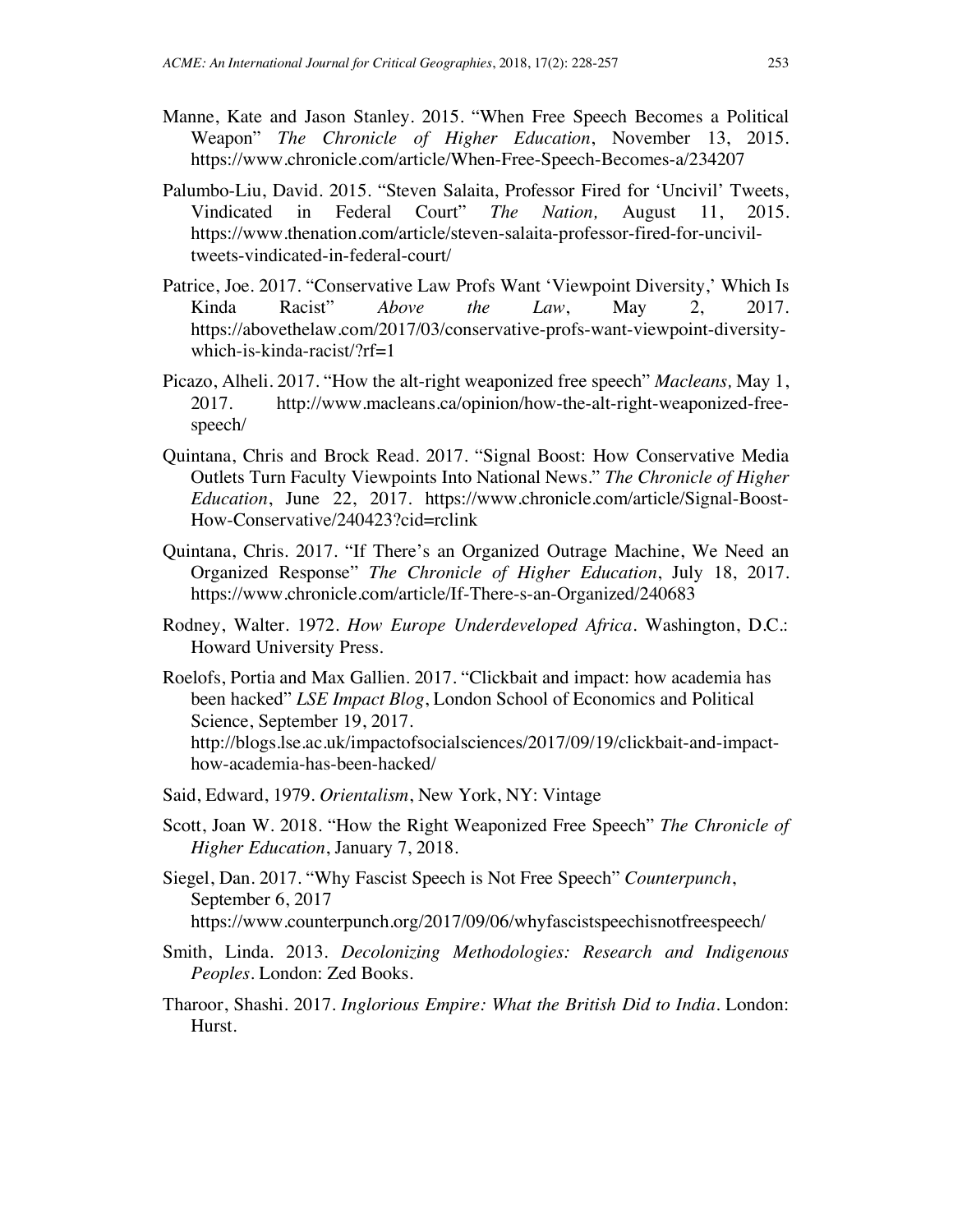- United Nations. 1960. *Declaration on the Granting of Independence to Colonial Countries and Peoples.* Adopted by General Assembly resolution 1514 (XV) of 14 December 1960. http://www.un.org/en/decolonization/declaration.shtml
- Wilson, Jason. 2018. "How to troll the left: understanding the rightwing outrage machine" *The Guardian*, March 18, 2018. https://www.theguardian.com/usnews/2018/mar/18/how-the-right-trolls-the-left-college-campus-outrage
- Wagner, Kim, and James McDougall. 2018. "Don't mistake nostalgia about the British Empire for scholarship" *Times Higher Education*, April 20, 2018. https://www.timeshighereducation.com/blog/dont-mistake-nostalgia-aboutbritish-empire-scholarship

# **Other Relevant Publications (organized by Rebuttals/Critiques, Higher Education Website Articles, and Mainstream Media Coverage)**

#### 1. **Rebuttals and Critiques:**

- Vijay Prashad, professor at Trinity College and one of the Editorial Board members who resigned, wrote about the broader context in *Quartz* entitled "Academic arguments backing white supremacy and colonialism are making an ominous comeback": https://qz.com/1083767/academic-arguments-backing-whitesupremacy-and-colonialism-are-making-an-ominous-comeback/
- Ben Anderson, graduate student at Harvard University, wrote in *Current Affairs* entitled "A quick reminder of why colonialism was bad": https://www.currentaffairs.org/2017/09/a-quick-reminder-of-why-colonialismwas-bad
- Brandon Kendhammer, professor at Ohio University, wrote in the *Washington Post* entitled "A controversial article praises colonialism. But colonialism's real legacy was ugly": https://www.washingtonpost.com/news/monkeycage/wp/2017/09/19/colonialism-left-behind-a-long-legacy-most-of-itbad/?utm\_term=.e687df641f93
- Hamid Dabashi, professor at Columbia University, wrote for *Aljazeera* entitled "Moral paralysis in American academia: On 'civilised' scholars and their liberal defense of immoral hate mongering": http://www.aljazeera.com/indepth/opinion/moral-paralysis-american-academia-170928091638481.html
- Yannick Dupraz and Valeria Rueda, of the *LSE*, wrote thorough critique of the piece in an article entitled "There is No 'Case for Colonialism': insights from the colonial economic history": http://blogs.lse.ac.uk/africaatlse/2017/10/17/thereis-no-case-for-colonialism-insights-from-the-colonial-economic-history/
- Sahar Khan, of the Cato Institute's Defense and Foreign Policy Department, published a piece for the *Cato Institute* entitled "The case against the 'Case for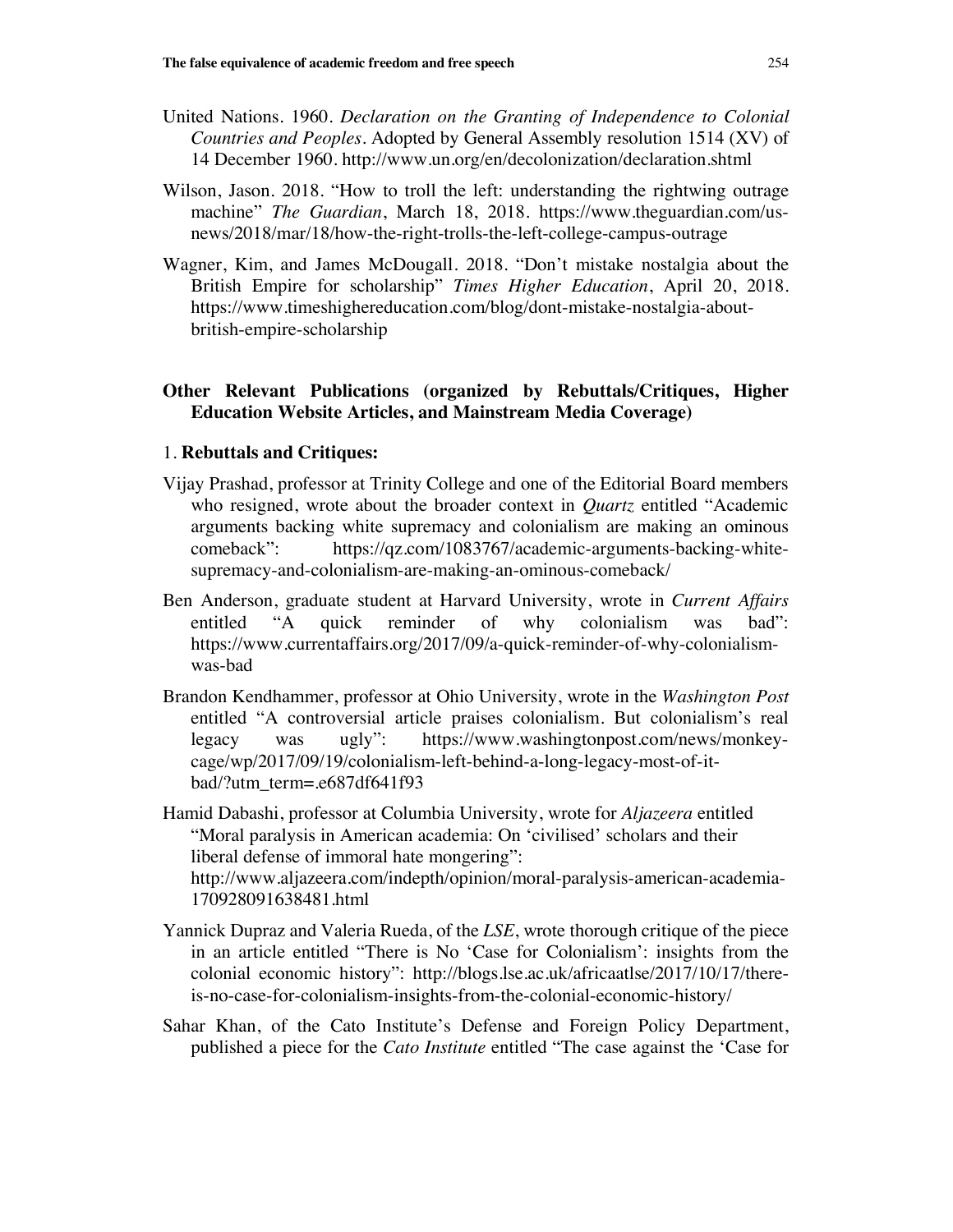Colonialism'": https://www.cato.org/publications/commentary/case-againstcase-colonialism

- Joseph McQuaide, Fellow at University of Toronto, wrote in *The Conversation* entitled "Colonialism was a disaster and the facts prove it": https://theconversation.com/colonialism-was-a-disaster-and-the-facts-prove-it-84496
- Kenan Malik, journalist and author, wrote in the *New York Review of Books*, an essay titled "The Great British Empire Debate": http://www.nybooks.com/daily/2018/01/26/the-great-british-empire-debate/
- Shashi Tharoor, international scholar and Indian Member of Parliament, wrote a rebuttal to Biggar and Gilley in the *South China Morning Post*: http://www.scmp.com/week-asia/opinion/article/2127641/singapore-and-hongkong-may-be-different-theres-no-debate-what
- Sandew Hira, director of the International Institute for Scientific Research, wrote for the *Decolonial Network* entitled "A decolonial critique of the racist case for colonialism": https://www.din.today/wp-content/uploads/2017/09/The-Racistcase-for-colonialism.pdf
- Savo Heleta, of the Nelson Mandela University, wrote at the news site *Africa is a Country* "The Third World Quarterly debacle": http://africasacountry.com/2017/09/the-third-world-quarterly-debacle/
- Many scholars of the Postcolonial Perspectives on and within Development (Studies) Working Group wrote an open letter to *TWQ*, available at *EADI*: https://www.eadi.org/wg/postcolonial/
- Many European scholars wrote an open letter to *Third World Quarterly* that appears in *Open Democracy*: https://www.opendemocracy.net/simon-dawes-cosignatories/open-letter-to-third-world-quarterly-on-publication-of-case-forcolonialism/
- Stanely Mushava wrote a satirical piece on the white supremacy of colonialism in the *Herald of South Africa*: http://www.herald.co.zw/reply-to-the-case-forcolonialism/
- Anonymous write-up at *Leftword Blog* was entitled "Third World Quarterly and a False Case for Colonialism": http://mayday.leftword.com/blog/third-worldquarterly-and-a-false-case-for-colonialism/
- Simon Reichley of *Melville House* wrote on their website entitled "Experts agree, colonialism was a lark": https://www.mhpbooks.com/experts-agree-colonialismwas-a-lark/
- An anonymous graduate student wrote in his blog *Sooty Academic*: http://sootyempiric.blogspot.co.za/2017/09/on-case-for-colonialism.html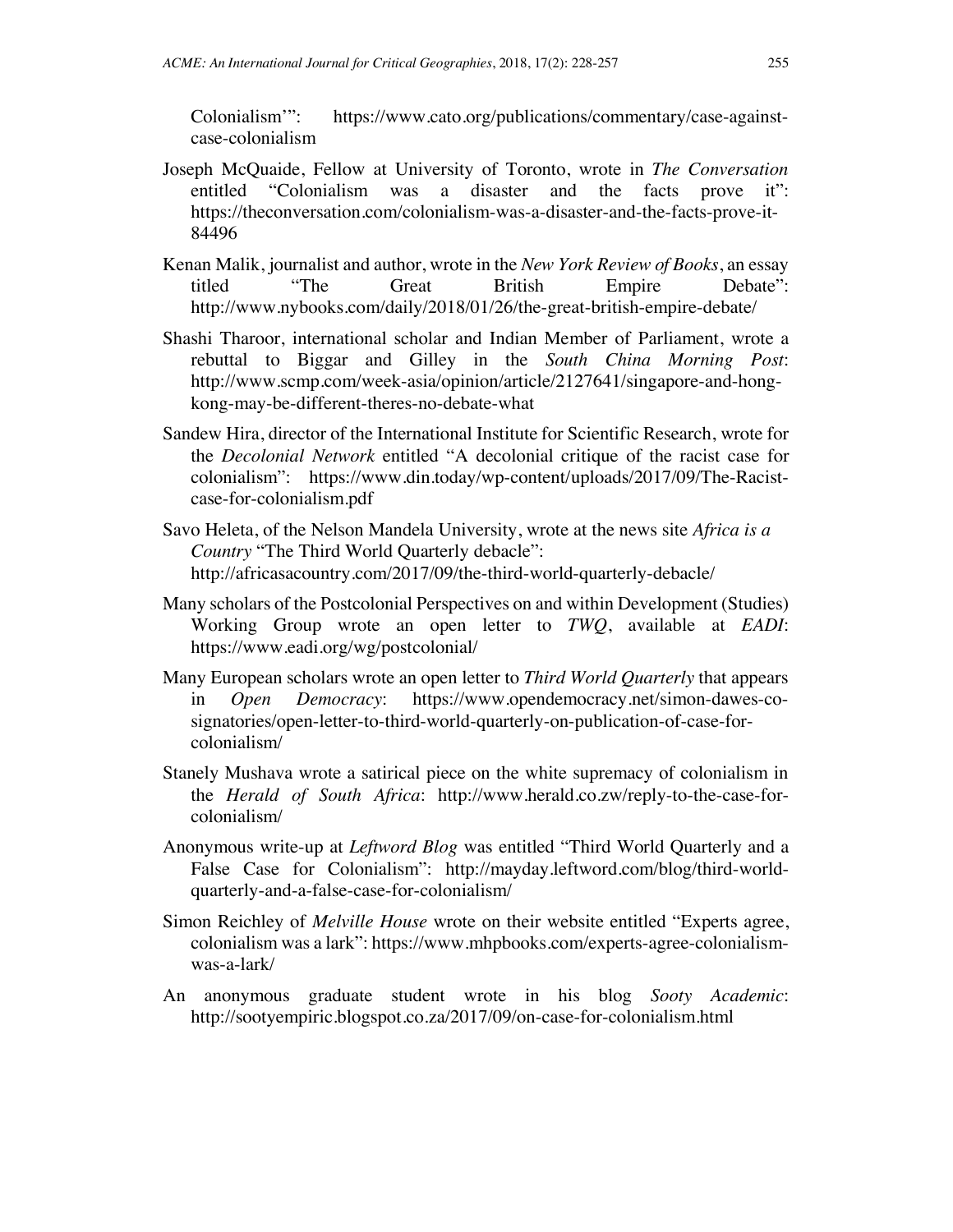# **2. Some Higher Education News Sites:**

- *Inside Higher Education*. September 20, 2017. "Division, Resignations at 'Third World Quarterly'" https://www.insidehighered.com/news/2017/09/20/muchthird-world-quarterlys-editorial-board-resigns-saying-controversial-article
- *Inside Higher Education*. September 22, 2017. "Author Asks Journal to Pull Pro-Colonial Essay" https://www.insidehighered.com/quicktakes/2017/09/22/author-asks-journalpull-pro-colonial-essay
- *Inside Higher Education*. September 26, 2017. "'Colonialism' Article Flap Highlights Push for Transparency in Publishing" https://www.insidehighered.com/news/2017/09/26/author-third-worldquarterly-article-colonialism-wants-it-stricken-record-it-might
- *Inside Higher Education*. October 9, 2017. "A Dangerous Withdrawal" https://www.insidehighered.com/news/2017/10/09/pro-colonialism-article-hasbeen-withdrawn-over-threats-journal-editor
- *The Chronicle of Higher Education*. September 20, 2017. "15 Members of 'Third World Quarterly' Editorial Board Resign" http://www.chronicle.com/blogs/ticker/editorial-board-of-third-worldquarterly-resigns/120188
- *The Chronicle of Higher Education*. September 25, 2017. "A Revolt at a Journal Puts Peer Review Under the Microscope" http://www.chronicle.com/article/A-Revolt-at-a-Journal-Puts/241289
- *Times Higher Education*. September 22, 2017. "Pro-colonialism paper outcry prompts author to 'request withdrawal'" https://www.timeshighereducation.com/news/pro-colonialism-paper-outcryprompts-author-request-withdrawal
- *Grants for College* covered the history of the case in an article: http://www.grantsforcollege.info/pro-colonialism-article-has-been-withdrawnover-threats-to-journal-editor/

# **3. Some Mainstream Media Coverage:**

- *Huffington Post*: "Colonialism Was 'Beneficial And Legitimate', Argues Under-Fire Researcher" http://www.huffingtonpost.co.za/2017/09/20/time-to-recolonisethe-third-world-but-only-with-their-consent-argues-researcher\_a\_23216041/
- *Toronto Star*: "How an article defending colonialism was ever published is a mystery roiling academia" https://www.thestar.com/news/gta/2017/09/21/how-anarticle-defending-colonialism-was-ever-published-is-a-mystery-roilingacademia-paradkar.html